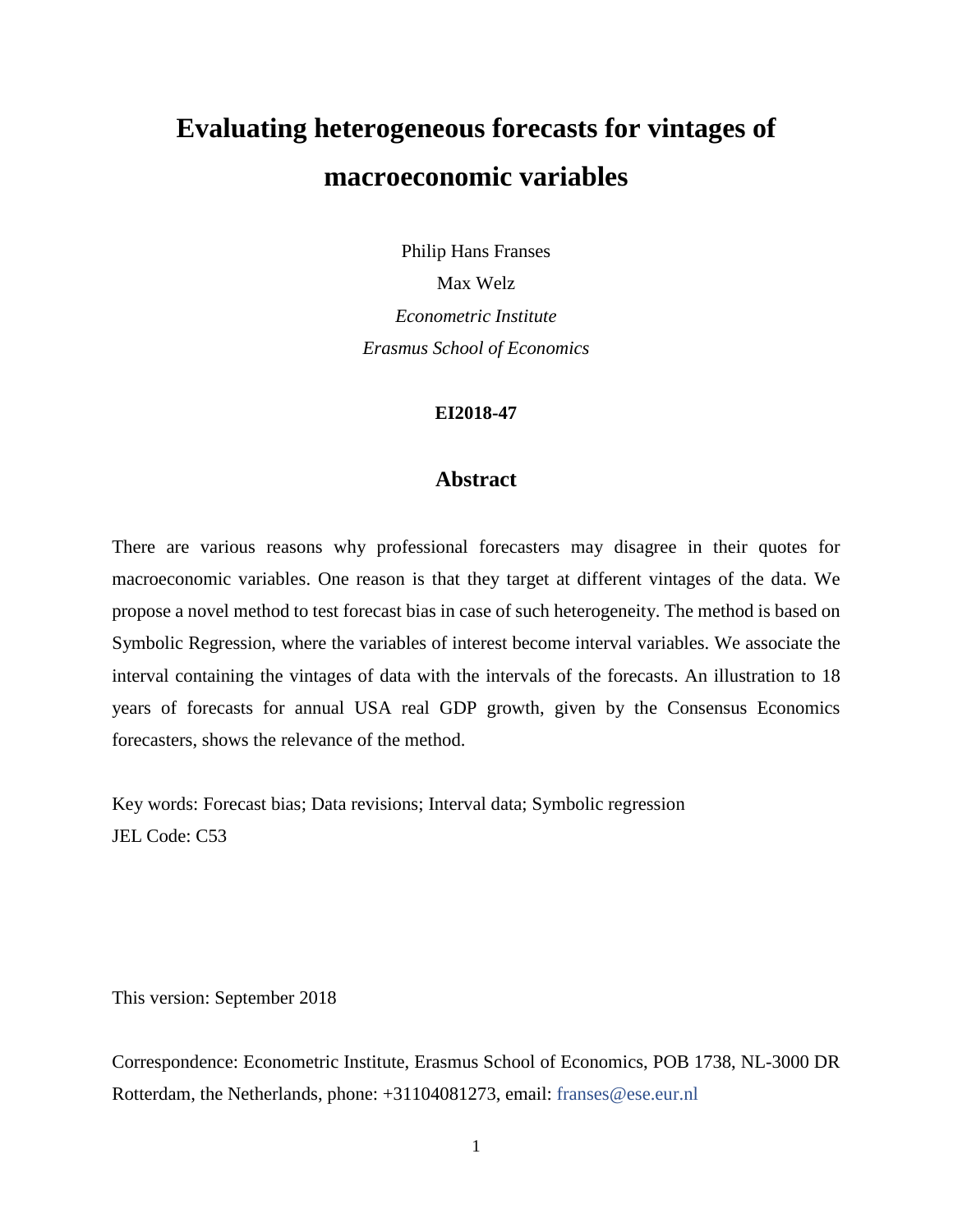# **Introduction and motivation**

 $\overline{\phantom{a}}$ 

This paper is all about the well-known Mincer Zarnowitz (1969) (MZ) auxiliary regression, which is often used to examine (the absence of) bias in forecasts. This regression, in general terms, reads as

#### $Realization = \beta_0 + \beta_1 Forest + \varepsilon$

Usually, the statistical test of interest concerns,  $\beta_0 = 0$  and  $\beta_1 = 1$ , jointly.

The setting in this paper concerns macroeconomic variables. For many such variables it holds that these experience revisions. For variables like real Gross Domestic Growth (GDP), after the first release, there can be at least five revisions for various OECD countries<sup>[1](#page-1-0)</sup>.

The second feature of our setting is that forecasts are often created by a range of professional forecasters. In the present paper for example we will consider the forecasters collected in Consensus Economics<sup>[2](#page-1-1)</sup>. To evaluate the quality of the forecasts from these forecasters, one often takes the average quote (the consensus) or the median quote, and sometimes also measures of dispersion like the standard deviation or the variance are considered. The latter measures give an indication to what extent the forecasters disagree. Recent relevant studies are Capistran and Timmermann (2009), Dovern, Fritsche, and Slacalek (2012), Lahiri and Sheng (2010), Laster, Bennett, and Geoum (1999), and Legerstee and Franses (2015). Reasons for disagreement could be heterogeneity across forecasters caused by their differing reactions to news or noise, see Patton and Timmermann (2007), Engelberg, Manski and Williams (2009), and Clements (2010).

Recently, Clements (2017) suggested that there might be another reason why forecasters disagree, and that is, that they may target at different vintages of the macroeconomic data. Some may be concerned with the first (flash) quote, while others may have the final (say, after 5 years) value in mind. The problem however is that the analyst does not know who is doing what.

<span id="page-1-0"></span><sup>&</sup>lt;sup>1</sup> <http://www.oecd.org/sdd/na/revisions-of-quarterly-gdp-in-selected-oecd-countries.htm>

<span id="page-1-1"></span><sup>&</sup>lt;sup>2</sup> [http://www.consensuseconomics.com/.](http://www.consensuseconomics.com/) Other professional forecasters' quotes can be found in the Survey of Professional Forecasters: [https://www.philadelphiafed.org/research-and-data/real](https://www.philadelphiafed.org/research-and-data/real-time-center/real-time-data/data-files/routput)[time-center/real-time-data/data-files/routput](https://www.philadelphiafed.org/research-and-data/real-time-center/real-time-data/data-files/routput)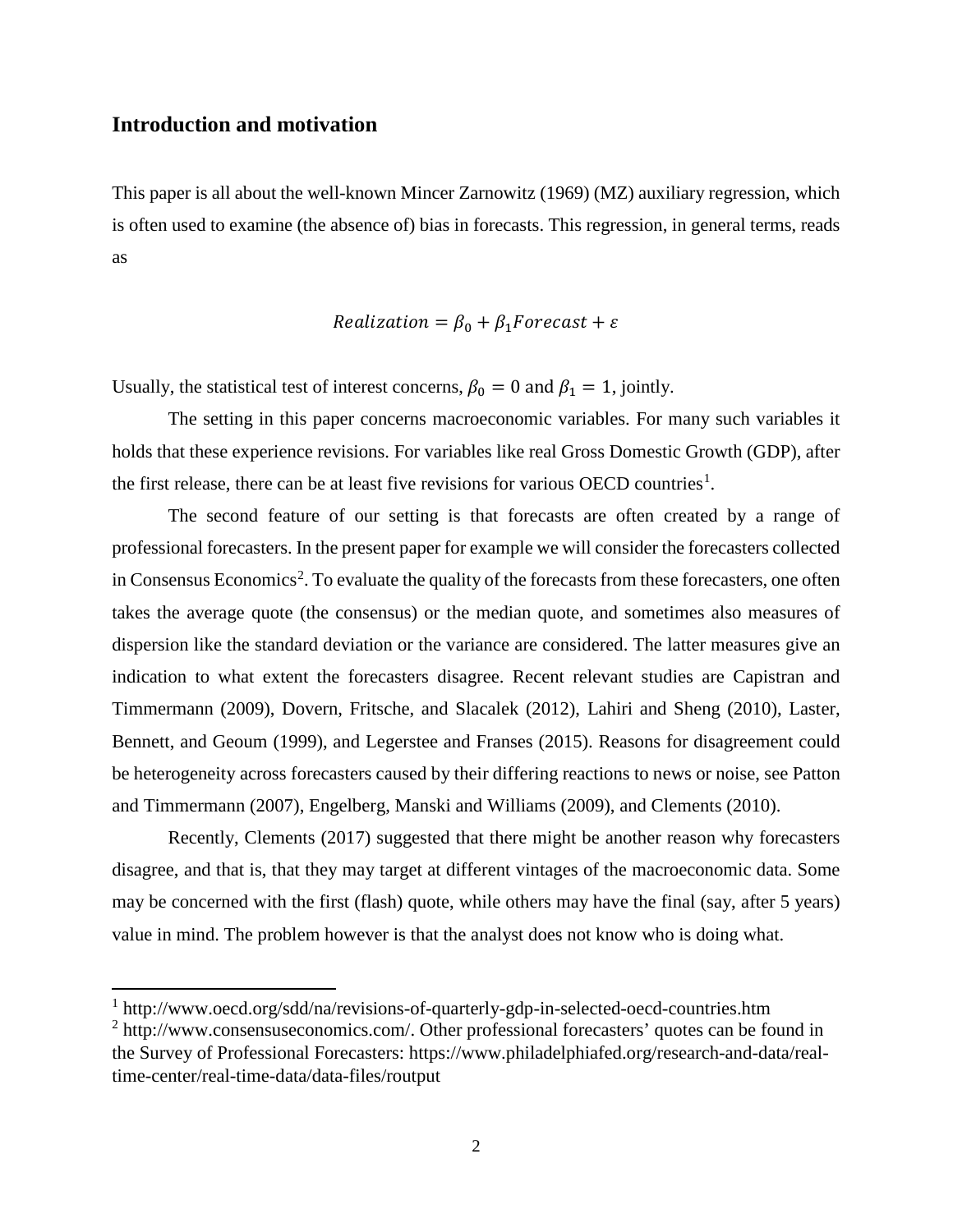The question then becomes how one should deal with the MZ regression. Of course, one can run the regression for each vintage on the mean of the forecasts. But then still, without knowing who is targeting what, it shall be difficult to interpret the estimated parameters in the MZ regression. At the same time, why should one want to reduce or remove heterogeneity by only looking at the mean?

To alleviate these issues, in this paper we propose to keep intact the heterogeneity of the realized values of the macroeconomic variables as well as the unknown heterogeneity across the quotes of the professional forecasters. Our proposal relies on the notion to move away from scalar measurements to interval measurements. Such data are typically called symbolic data, see for example Bertrand and Goupil (1999) and Billard and Diday (2007). The MZ regression for such symbolic data thus becomes a so-called Symbolic Regression.

The outline of our paper is as follows. In the next section we provide more details about the setting of interest. For ease of reading, we will regularly refer to our illustration for annual USA real growth rates, but the material in this section can be translated to a much wider range of applications. The following section deals with the estimation methodology for the Symbolic Regression. We will also run various simulation experiments to examine the reliability of the methods. Next, we will apply the novel MZ Symbolic Regression to the USA growth rates data and compare the outcomes with what one would have obtained if specific vintages were considered. It appears that the Symbolic MZ Regression is much more informative. The final section deals with a conclusion, limitations, and further research issues.

#### **Setting**

Consider the *I* vintages of data for a macroeconomic variable  $y_t^i$ , where  $i = 1, 2, \ldots, I$  and  $t =$ 1,2, ..., T. In our illustration below we will have  $I = 7$  and  $t = 1996, 1997, \ldots$ , 2013, so  $T = 18$ .

Professional forecasters, like the ones united in Consensus Economics forecasts, give quotes during the months *m*, where  $m = 1, 2, ..., M$ . For the Consensus Economics forecasters  $M =$ 24, and the months span January in year *t*-1, February in year *t*-1, …, December in year *t*-1, January in year *t*, until and including December in year *t*. An example of the data appears in Table 1, where the quotes are presented for May 13, 2013, for the years 2013 and 2014.

The forecasts can be denoted as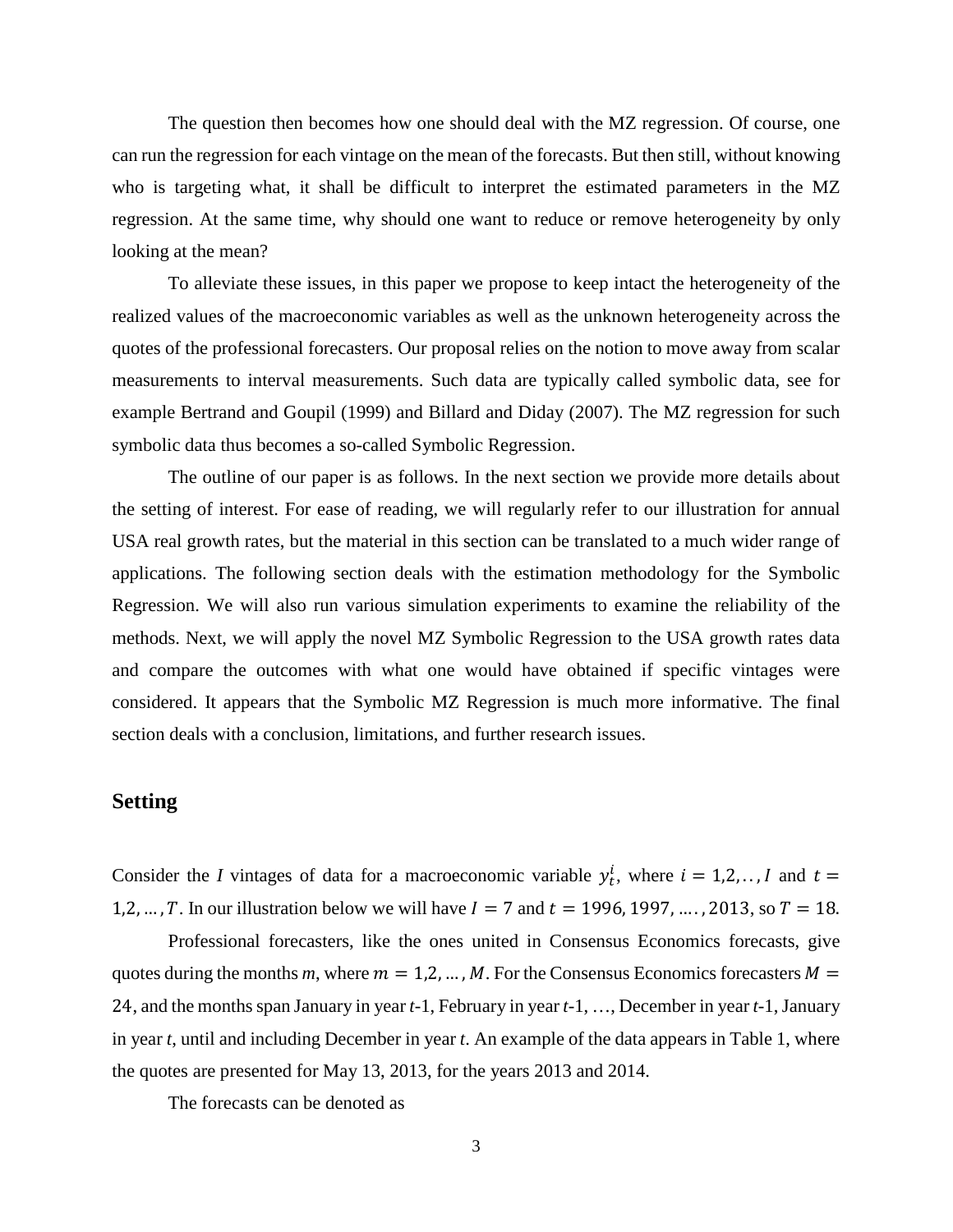$$
\hat{y}_{j,t|m} \text{ with } j = 1,2,\ldots,J_{t,m}
$$

The number of forecasters can change per month and per forecast target, hence we write  $J_{t,m}$ . In Table 1 this number is 29. For 2013, and in our notation, Table 1 considers  $J_{2013,5}$  and for 2014 it is  $J_{2014.17}$ .

A key issue to bear in mind for later, and as indicated in the previous section, is that we do *not* observe

$$
\hat{y}_{j,t|m}^i \text{ with } j = 1,2,\ldots,J_{t,m},
$$

that is, we do not know who of the forecasters is targeting which vintages of the data.

To run a Mincer Zarnowitz (MZ) regression, the forecasts per month are usually summarized by taking the median, by using a variance measure, or by the mean ("the consensus"), that is, by considering

$$
\hat{y}_{t,m} = \frac{1}{J_{t,m}} \sum_{j=1}^{J_{t,m}} \hat{y}_{j,t|m}
$$

The MZ regression then considered in practice is

$$
y_t^l = \beta_0 + \beta_1 \hat{y}_{t,m} + \varepsilon_t
$$

for  $t = 1, 2, ..., T$ , and this regression can be run for each  $m = 1, 2, ..., M$ . Under the usual assumptions, parameter estimation can be done by Ordinary Least Squares. Next, one computes the Wald test for the joint null hypothesis  $\beta_0 = 0, \beta_1 = 1$ .

Now, one can run this MZ test for each vintage of the data, but then still it is unknown what the estimated parameters in the MZ regression actually reflect. Therefore, we propose an alternative approach. We propose to consider, for  $t = 1, 2, ..., T$ , the interval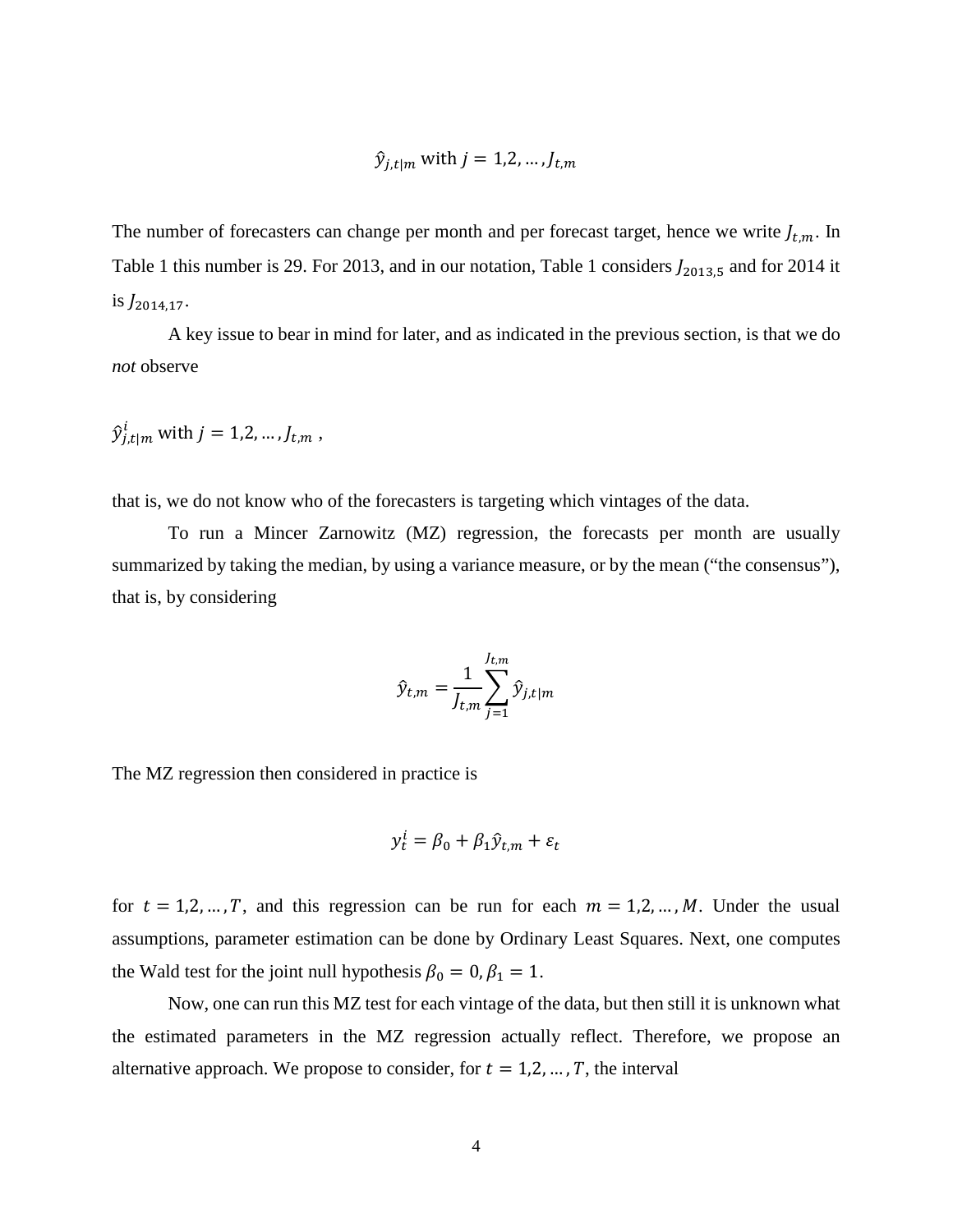$$
(\min_i y_t^i; \max_i y_t^i)
$$

as the dependent variable, instead of  $y_t^i$ , and to consider

$$
(\min_j \hat{y}_{j,t|m}; \max_j \hat{y}_{j,t|m})
$$

as the explanatory variable, instead of  $\hat{y}_{t,m}$ . These two new variables are intervals, and often they are called symbolic variables. The MZ regression thus also becomes a so-called Symbolic Regression, see Bertrand and Goupil (1999), Billard and Diday (2000, 2003, 2007).

Table 2 presents an exemplary dataset for May in year *t*, so *m* = 17. Figure 1 visualizes the same data in a scatter diagram. Clearly, instead of points in the simple regression case, the data can now be represented as rectangles.

# **How does Symbolic Regression work?**

When we denote the dependent variable for short as y and the dependent variable as x, we can compute for the Symbolic MZ Regression

$$
\hat{\beta}_1 = \frac{Covariance(y, x)}{Variance(x)}
$$

and

$$
\hat{\beta}_0 = \bar{y} - \hat{\beta}_1 \bar{x}
$$

thereby drawing on the familiar OLS formulae.

Under the assumption that the data are uniformly distributed in the intervals, Billard and Diday (2000) derive the following results. At first, the averages are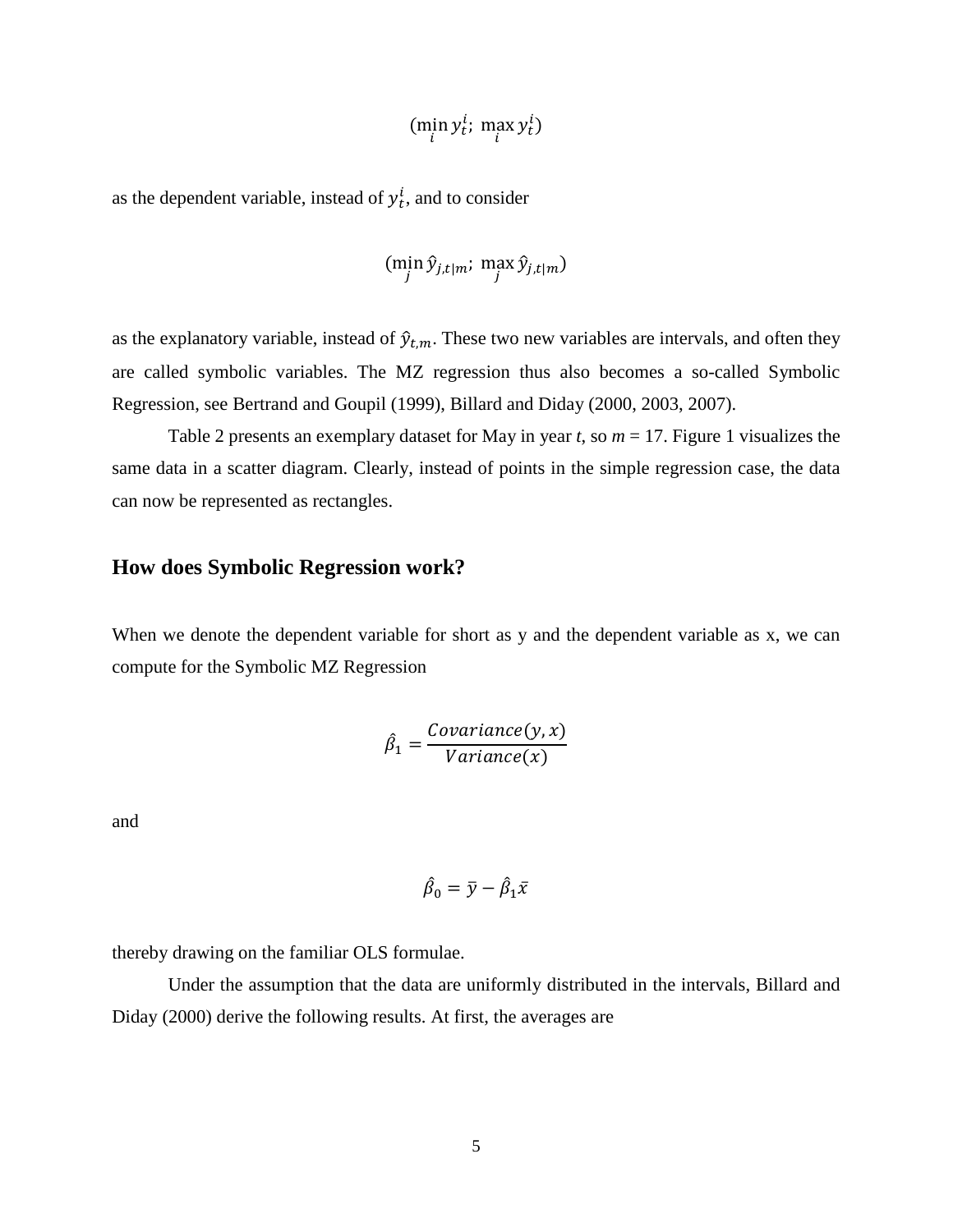$$
\bar{y} = \frac{1}{2T} \sum_{t} (\max_i y_t^i + \min_i y_t^i)
$$

and

$$
\bar{x} = \frac{1}{2T} \sum_{t} (\max_{j} \hat{y}_{j,t|m} + \min_{j} \hat{y}_{j,t|m})
$$

The covariance is computed as

$$
Covariance(y, x)
$$
  
=  $\frac{1}{4T} \sum_{t} (\max_{i} y_{t}^{i} + \min_{i} y_{t}^{i}) (\max_{j} \hat{y}_{j, t|m} + \min_{j} \hat{y}_{j, t|m})$   
-  $\frac{1}{4T^{2}} \Biggl[ \sum_{t} (\max_{i} y_{t}^{i} + \min_{i} y_{t}^{i}) \Biggl[ \sum_{t} (\max_{j} \hat{y}_{j, t|m} + \min_{j} \hat{y}_{j, t|m}) \Biggr]$ 

Finally, the variance is computed as

$$
Variance(x) = \frac{1}{4T} \sum_{t} (max_{j} \hat{y}_{j,t|m} + min_{j} \hat{y}_{j,t|m})^{2} - \frac{1}{4T^{2}} \left[ \sum_{t} (max_{j} \hat{y}_{j,t|m} + min_{j} \hat{y}_{j,t|m}) \right]^{2}
$$

This expression completes the relevant components to estimate the parameters.

#### **Standard errors**

To compute standard errors around the thus obtained parameter estimates  $\hat{\beta}_0$  and  $\hat{\beta}_1$ , we resort to the bootstrap. By collecting *T* random draws of pairs of intervals, with replacement, and by repeating this B times, we compute the bootstrapped standard errors. Together, they are used to compute the joint Wald test for the null hypothesis that  $\beta_0 = 0$ ,  $\beta_1 = 1$ .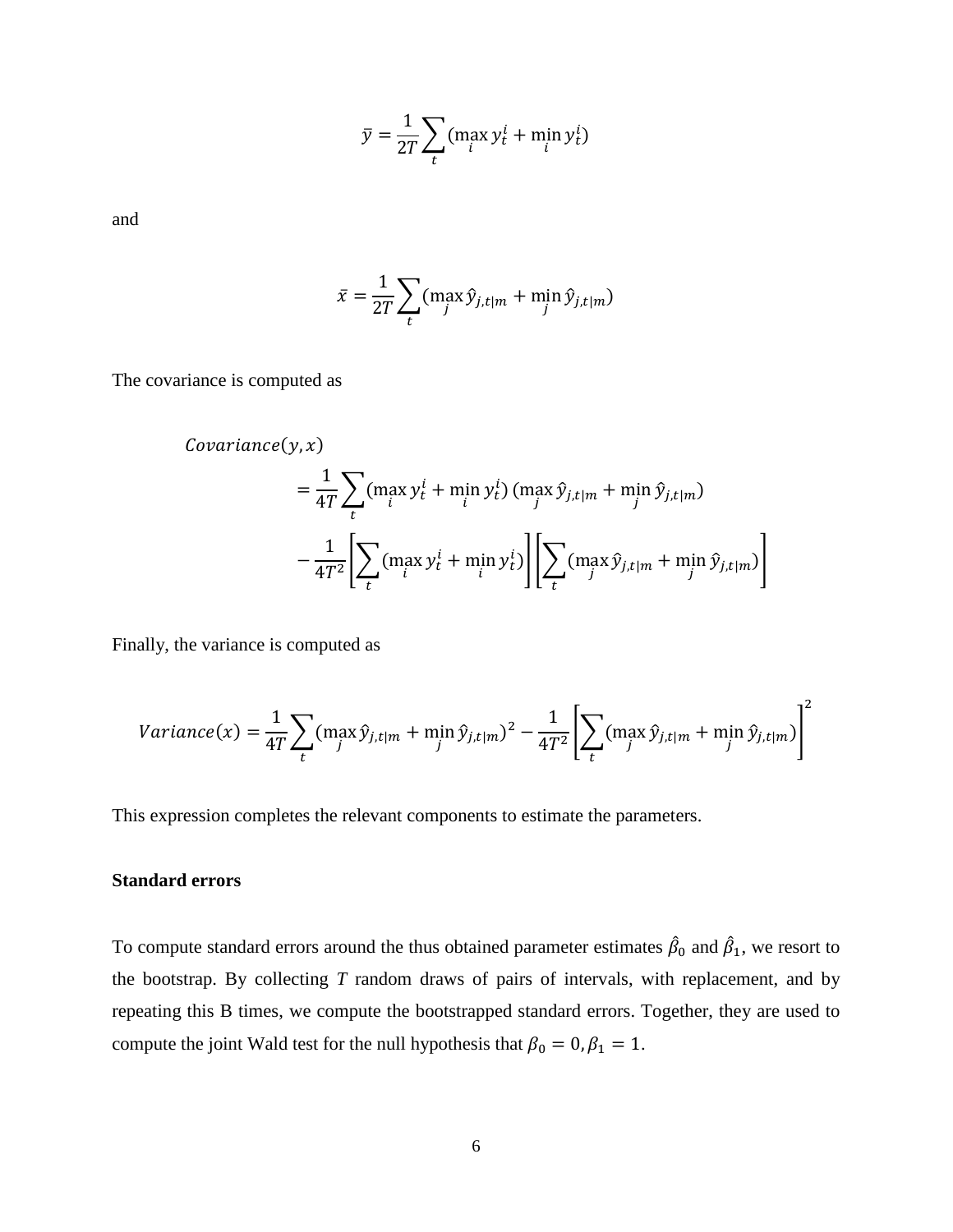#### **Simulations**

To learn how Symbolic Regression and the bootstrapping of standard errors works, we run some simulation experiments. To save notation, we take as the Data Generating Process (DGP)

$$
y_i = \alpha + \beta x_i + \varepsilon_i
$$

for  $i = 1, 2, ..., N$ . We set  $x_i \sim N(0, 1)$  and  $\varepsilon_i \sim N(0, \sigma_{\varepsilon}^2)$ . Next, we translate the thus generated  $y_i$ and  $x_i$  to intervals by creating

$$
(y_i - |z_{1,i}|; y_i + |z_{2,i}|)
$$
  
 $(x_i - |w_{1,i}|; x_i + |w_{2,i}|)$ 

where

$$
z_{j,i} \sim N(0, \sigma_z^2), \ \ j = 1,2
$$
  

$$
w_{j,i} \sim N(0, \sigma_w^2), \ \ j = 1,2
$$

We set the number of simulation runs at 1000, and the number of bootstrap runs at  $B = 2000$  (as suggested to be a reasonable number in Efron and Tibshirani, 1993). Experimentation with larger values of B did not show markedly different outcomes. The code is written in Python. We set *N* at 20 and 100, while  $\alpha = 0$  or 5, and  $\beta = -2$ , or 0, or 2. The results are in Tables 3 to 6.

Table 3 shows that when we compare the cases where  $\sigma_w^2 = 0.5$  versus  $\sigma_w^2 = 2.0$  that a larger interval of the explanatory variable creates more bias than a larger interval for the dependent variable (compare  $\sigma_z^2 = 0.5$  versus  $\sigma_z^2 = 2.0$ ). Also, the bootstrapped standard errors get larger when the intervals of the data get wider, as expected.

Table 4 is the same as Table 3, but now  $\sigma_{\varepsilon}^2 = 0.5$  is replaced by  $\sigma_{\varepsilon}^2 = 2.0$ . Overall this means that  $\hat{\beta}$  deviates more from  $\beta$  when the variance  $\sigma_{\varepsilon}^2$  increases. The differences across the deviations of  $\hat{\alpha}$  versus  $\alpha$  are relatively small.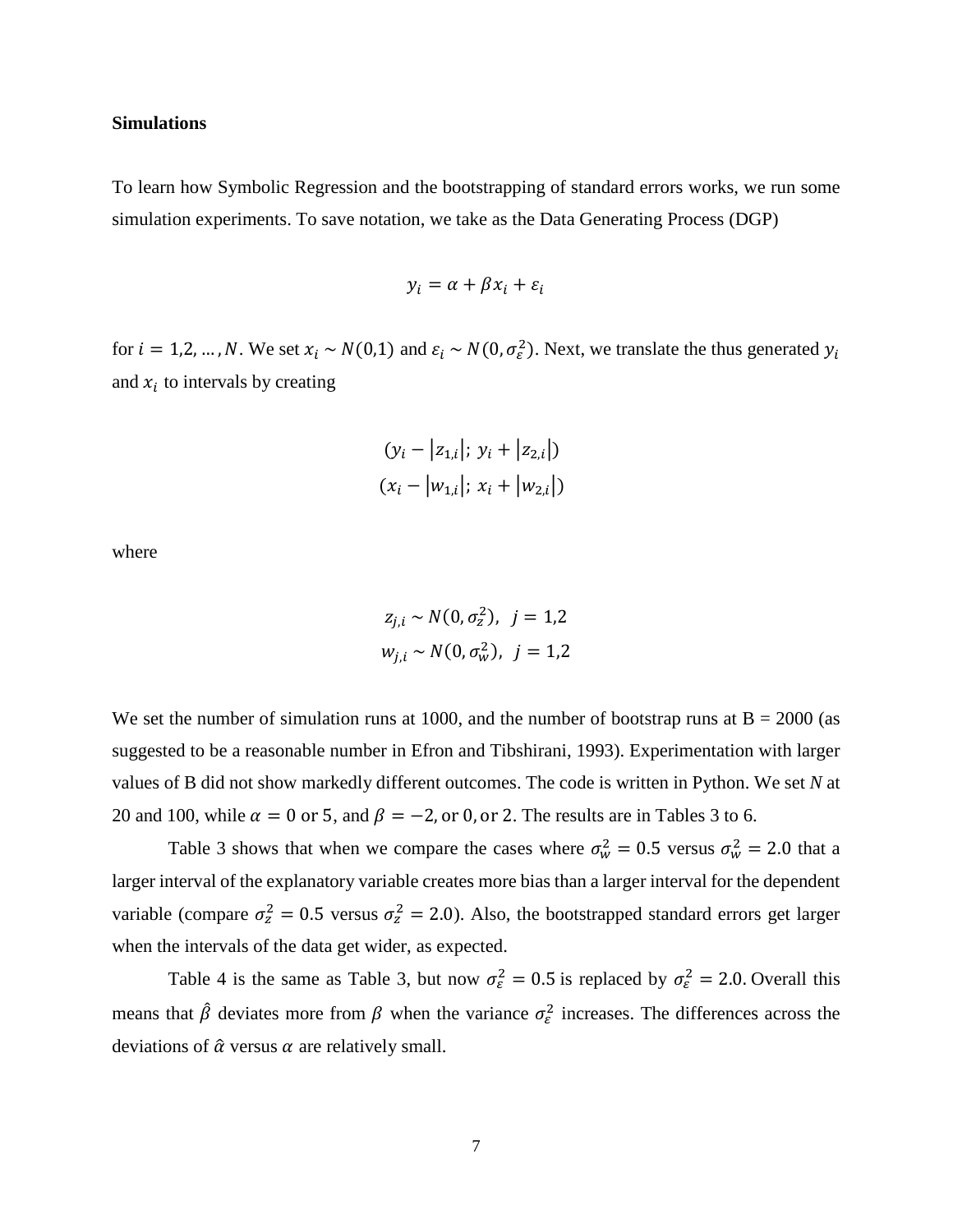Table 5 is the same as Table 3, but now  $N = 20$  is replaced by  $N = 100$ . Clearly, a larger sample size entails less bias in the estimates, and also much smaller bootstrapped standard errors. But still, we see that  $\hat{\alpha}$  is closer to  $\alpha$  then is  $\hat{\beta}$  to  $\beta$ .

Table 6 is similar to Table 4, but now for  $N = 100$ . A larger sample can offset the effects of increased variance  $\sigma_{\varepsilon}^2$ , as the standard errors are reasonably small.

#### **Analysis of forecasts**

We now turn to an illustration of the Symbolic MZ regression. We choose to consider the forecasts for annual growth rates of real GDP in the USA, for the years 1996 to and including 2013. This makes  $T = 18$ . Our data source<sup>[3](#page-7-0)</sup> gives annual growth rates per quarter. As there are no vintages of true annual growth data available, we decide to further consider the averages of each time these four quarterly growth rates. The data intervals are presented in Table 2. The right-hand side columns of Table 2 concern the forecasts created in May of year *t*, which means the case where  $m = 17$ . This implies that we can consider 24 Symbolic MZ regressions, each for each of the 24 months.

Table 7 presents the estimation results, the bootstrapped standard errors and the p value of the Wald test for the null hypothesis that  $\beta_0 = 0$ ,  $\beta_1 = 1$ . We see from the last column that a p value  $> 0.05$  appears for the forecasts quoted in May in year  $t-1$ , and that after that the p value stays in excess of 0.05. However, if we look at the individual parameter estimates, we see that  $\beta_1 = 0$  is with the 95% confidence interval until September, year *t*-1. So, Table 7 basically tells us that unbiased forecasts seem to appear from October, year *t*-1 onwards.

Let us now turn to the MZ regression in its standard format, that is, the explanatory variable is the mean of the forecasts and the variable to be explained in one of the vintages of the data. Table 8 presents the results for the first (flash) release real GDP annual growth rates, whereas Table 9 presents the results for the currently available vintage. We also have the results of all vintages in between, but these do not add much to the conclusions that can be drawn from Tables 8 and 9.

<span id="page-7-0"></span><sup>&</sup>lt;sup>3</sup> <http://www.oecd.org/sdd/na/revisions-of-quarterly-gdp-in-selected-oecd-countries.htm>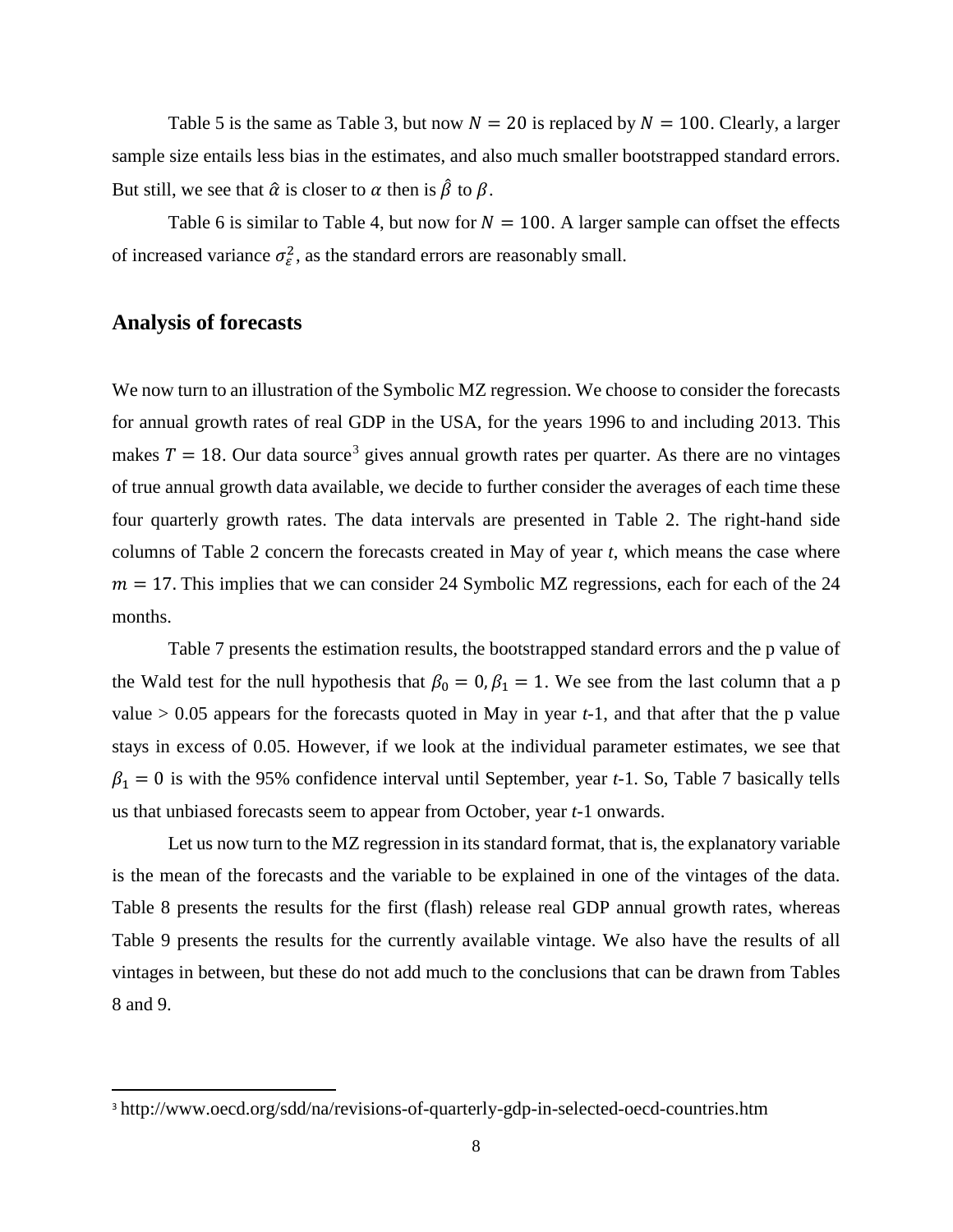First, we see that the standard errors in Table 8 and 9 are much smaller than the bootstrapped standard errors for the Symbolic MZ Regression. This of course does not come as a surprise as we have point data instead of intervals. For the first vintage of data in Table 8, we see from the p values for the Wald test in the last column that only since March, year *t*, the null hypothesis of no bias can be rejected (p value is 0.485). One month earlier, the p value is 0.071, but for that month we see that  $\beta_1 = 1$  is not in 95% confidence interval (0.787 with a SE of 0.098). Note by the way that the forecasts created in the very last month of the current year (December, year *t*) are biased (p value of 0.012), at least for the first release data.

Table 9 delivers quite intriguing results for the forecasts concerning the most recent vintage of data. The p value of the Wald test becomes > 0.05 (that is, 0.083) for the quotes in May, year *t*, but note that  $\beta_1 = 1$  is not in 95% confidence interval for 23 of the 24 months. Only for the forecasts in December, year *t*, the forecasts do not seem biased (p value of 0.115, and  $\beta_1 = 1$  is in the 95% confidence interval (0.820 with SE of 0.088).

In sum, it seems that individual MZ regressions for vintages of data deliver confusing outcomes, which seem hard to interpret. Let alone that we effectively do not know who of the forecasters is targeting at which vintage. Moreover, it seems that outcomes of the Symbolic MZ Regression are much more coherent and straightforward to interpret. Of course, due to the very nature of the data, that is, intervals versus points, statistical precision in the Symbolic Regression is smaller, but the results seem to have much more face value and interpretability than the standard MZ regressions.

#### **Conclusion and discussion**

Forecasts created by professional forecasters can show substantial dispersion. Such dispersion can change over time, but can also concern the forecast horizon. The relevant literature has suggested various sources for dispersion. A recent contribution to this literature by Clements (2017) adds another potential source of heterogeneity, and this is that forecasters may target different vintages of the macroeconomic data. Naturally, the link between targets and forecasts is unknown to the analyst.

To alleviate this problem, we proposed an alternative version of the Mincer Zarnowitz (MZ) regression to examine forecast bias. This version adopts the notion that the vintages of the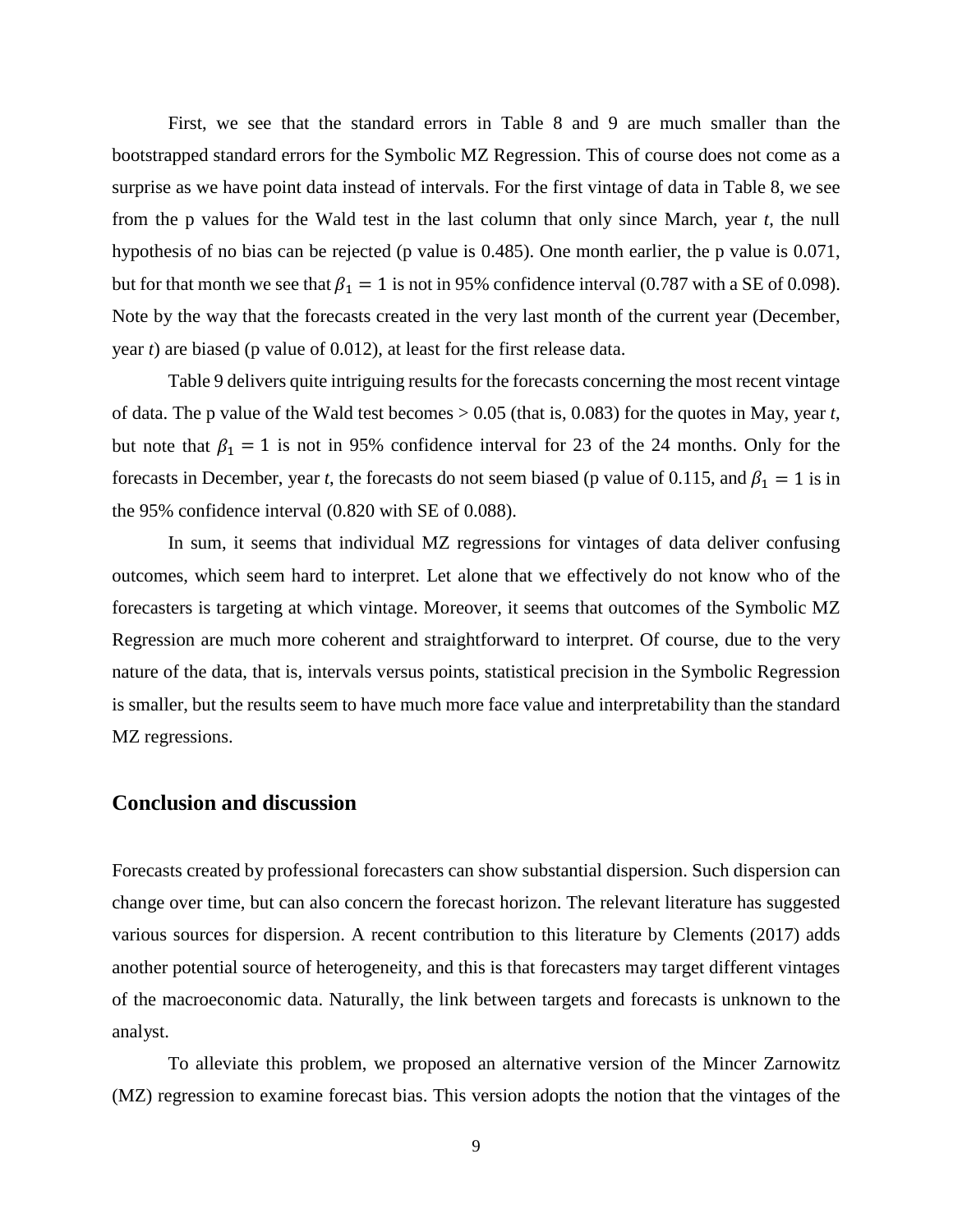macroeconomic data can perhaps best be interpreted as interval data, where at the same time, the forecasts also have upper and lower bounds. Taking the data as intervals makes the standard MZ regression a so-called Symbolic MZ Regression. Simulations showed that reliable inference can be drawn from this auxiliary regression. An illustration for annual USA GDP growth rates showed its merits.

A limitation to the interval-based data analysis is the potential size of the intervals. More dispersion leads to less precision, and statistical inference becomes less reliable. Also, the sample size for a Symbolic Regression should be quite substantial, again for reliability. This might hamper its use for some variables and sample sizes in macroeconomics.

Further applications of the new regression should shine light on its practical usefulness. The method does have conceptual and face validity, but more experience with data and forecasts for more variables related to more countries should provide more credibility.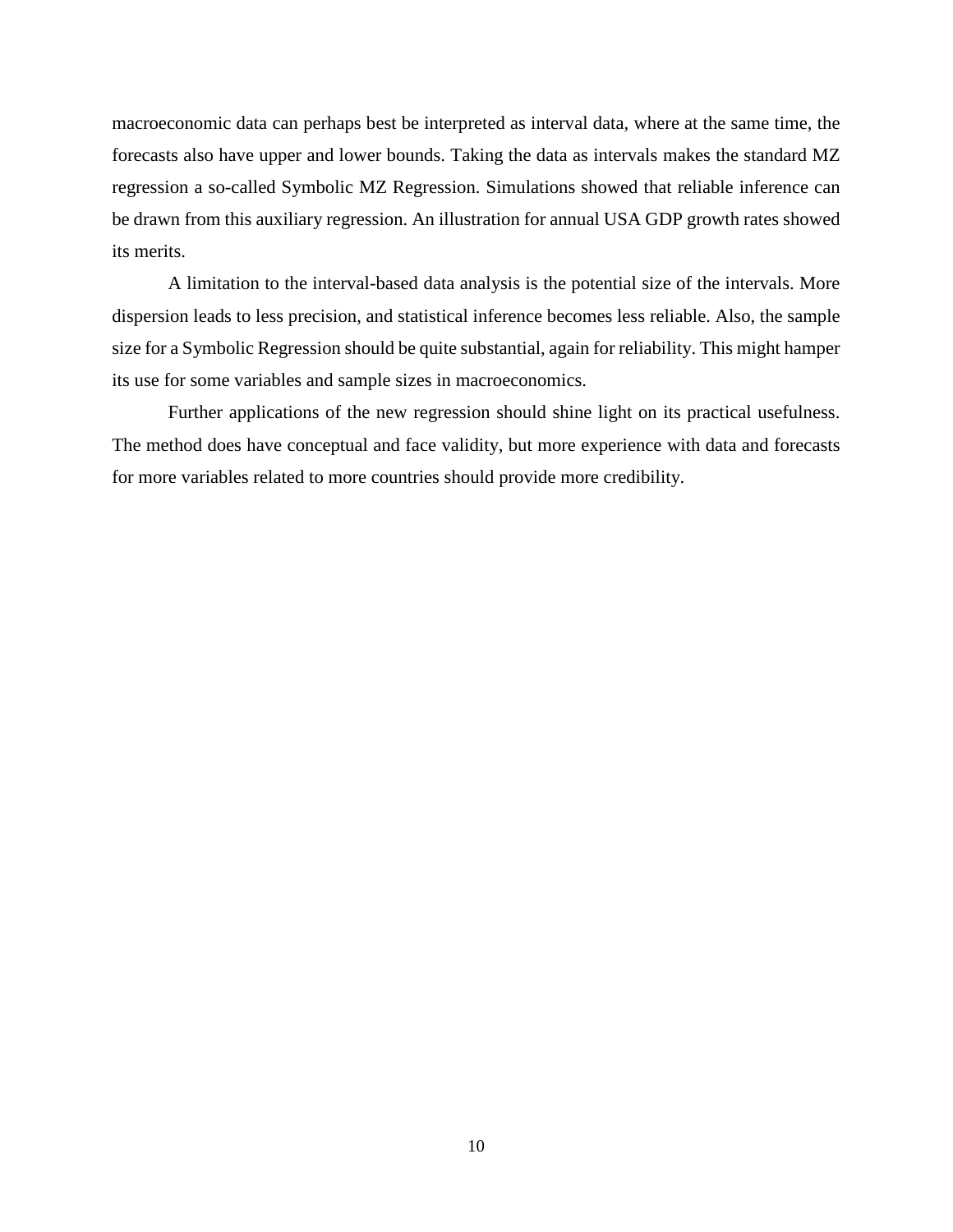Figure 1: The intervals of Table 2.

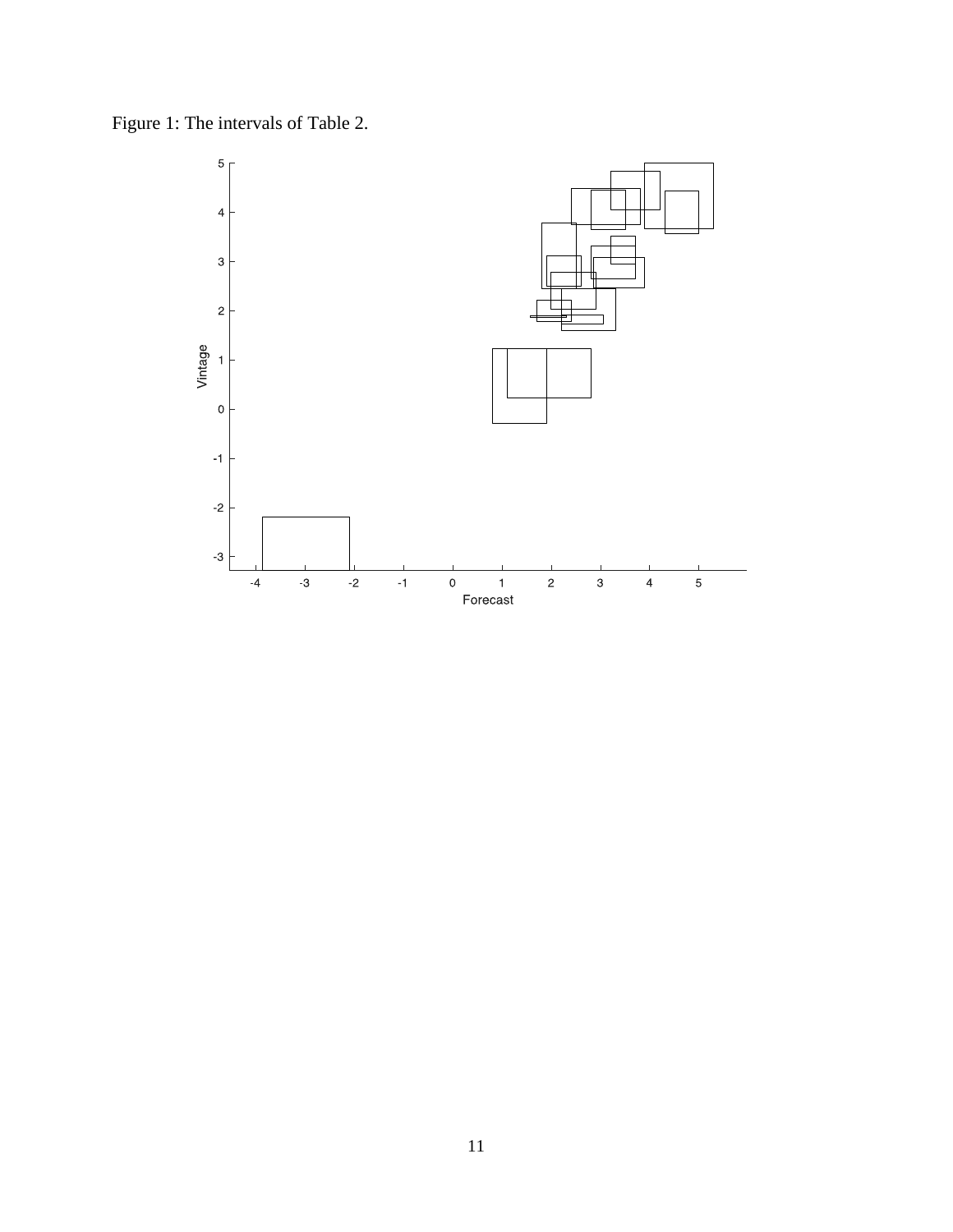# Table 1: An example of the data

| <b>Survey Date:</b>        | <b>Gross Domestic</b> |       |
|----------------------------|-----------------------|-------|
| May 13, 2013               | <b>Product</b>        |       |
|                            | real, % change        |       |
|                            | 2013<br>2014          |       |
| <b>Consensus (Mean)</b>    | 1,932                 | 2,702 |
| High                       | 2,300                 | 3,380 |
| Low                        | 1,572                 | 2,007 |
| <b>Standard Deviation</b>  | 0.159                 | 0,319 |
| <b>Number of Forecasts</b> | 29<br>29              |       |
|                            |                       |       |

| <b>UBS</b>                        | 2,300 | 3,000 |
|-----------------------------------|-------|-------|
| <b>American Int'l Group</b>       | 2,200 | 2,600 |
| <b>First Trust Advisors</b>       | 2,200 | 3,000 |
| <b>Ford Motor Company</b>         | 2,172 | 2,996 |
| <b>Morgan Stanley</b>             | 2,100 | 2,500 |
| <b>Eaton Corporation</b>          | 2,053 | 2,887 |
| <b>Action Economics</b>           | 2,000 | 2,800 |
| <b>RDQ Economics</b>              | 2,000 | 2,600 |
| <b>General Motors</b>             | 1,960 | 2,968 |
| <b>Goldman Sachs</b>              | 1,959 | 2,914 |
| <b>Swiss Re</b>                   | 1,953 | 3,220 |
| <b>Macroeconomic Advisers</b>     | 1,941 | 2,968 |
| <b>Moody's Analytics</b>          | 1,940 | 3,380 |
| <b>Northern Trust</b>             | 1,906 | 2,722 |
| Citigroup                         | 1,900 | 2,800 |
| <b>DuPont</b>                     | 1,900 | 3,000 |
| <b>Fannie Mae</b>                 | 1,900 | 2,500 |
| <b>Inforum - Univ of Maryland</b> | 1,900 | 2,600 |
| <b>Wells Capital Mgmt</b>         | 1,900 | 2,600 |
| Univ of Michigan - RSQE           | 1,880 | 2,735 |
| <b>Credit Suisse</b>              | 1,868 | 2,300 |
| <b>PNC Financial Services</b>     | 1,846 | 2,398 |
| <b>Nat Assn of Home Builders</b>  | 1,843 | 2,622 |
| <b>IHS Global Insight</b>         | 1,841 | 2,799 |
| <b>Barclays Capital</b>           | 1,803 | 2,272 |
| <b>Wells Fargo</b>                | 1,800 | 2,100 |
| <b>Bank of America - Merrill</b>  | 1,756 | 2,684 |
| <b>The Conference Board</b>       | 1,643 | 2,374 |
| <b>Georgia State University</b>   | 1,572 | 2,007 |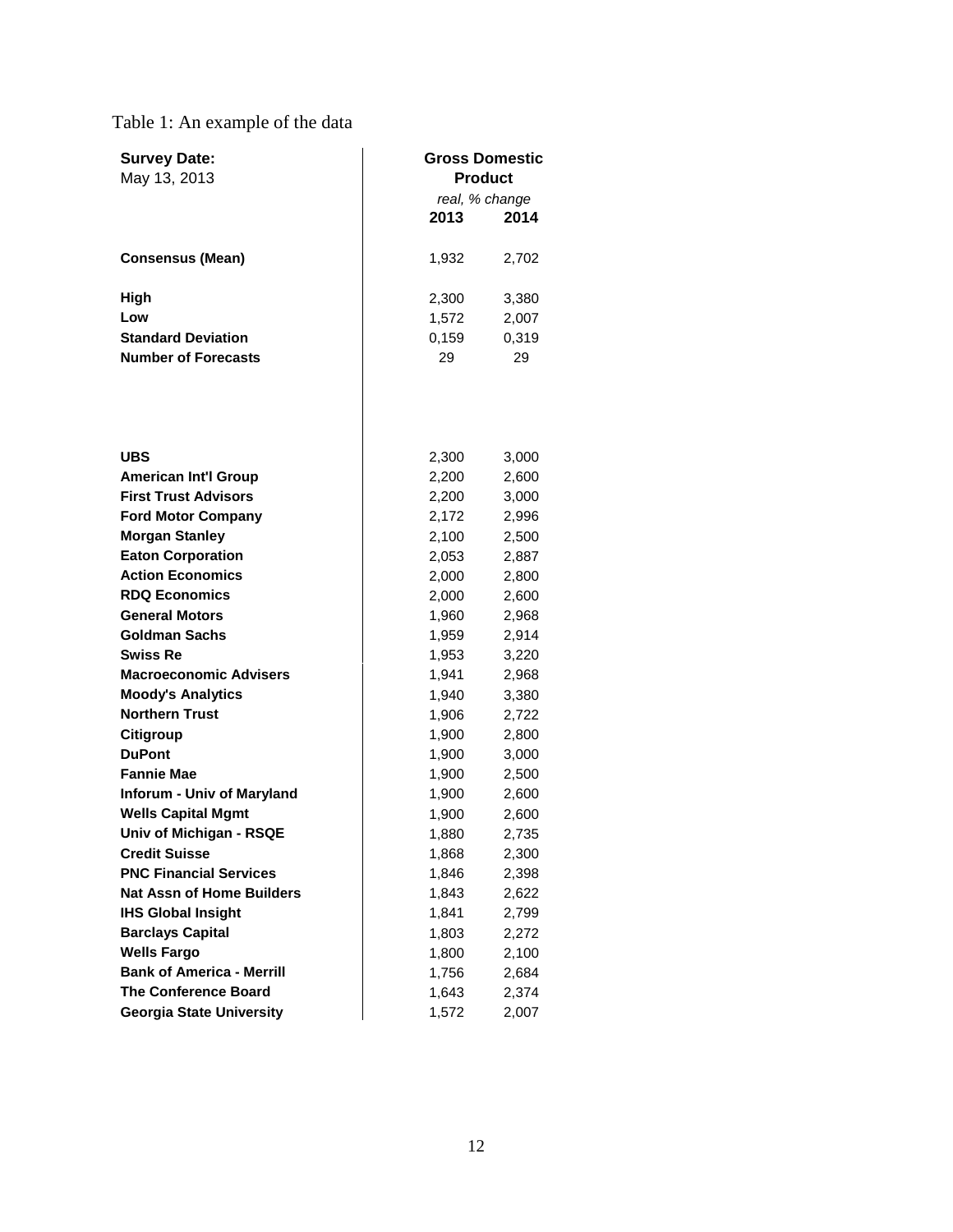Table 2: Forecasts and vintages as symbolic data. For the years 1996 to 2013 there are 7 vintages of quotes. For the month May in year *t* there are in between 20 to 30 forecasts. The data in this table are the lower and upper bounds of the intervals of these observations. The data are rounded (at two decimal places) for expository purposes.

|             |             | Forecasts                   |             |  |
|-------------|-------------|-----------------------------|-------------|--|
| Lower bound | Upper bound | Lower bound                 | Upper bound |  |
|             |             |                             |             |  |
| 2.45        | 3.79        | 1.80                        | 2.50        |  |
| 3.76        | 4.49        | 2.40                        | 3.80        |  |
| 3.66        | 4.45        | 2.80                        | 3.50        |  |
| 4.05        | 4.85        | 3.20                        | 4.20        |  |
| 3.67        | 5.00        | 3.90                        | 5.30        |  |
| 0.23        | 1.24        | 1.10                        | 2.80        |  |
| 1.60        | 2.45        | 2.20                        | 3.30        |  |
| 2.51        | 3.11        | 1.90                        | 2.60        |  |
| 3.58        | 4.44        | 4.30                        | 5.00        |  |
| 2.95        | 3.53        | 3.20                        | 3.70        |  |
| 2.66        | 3.32        | 2.80                        | 3.70        |  |
| 1.79        | 2.23        | 1.70                        | 2.40        |  |
| $-0.28$     | 1.23        | 0.80                        | 1.90        |  |
| $-3.28$     | $-2.19$     | $-3.87$                     | $-2.10$     |  |
| 2.47        | 3.08        | 2.86                        | 3.90        |  |
| 1.74        | 1.91        | 2.21                        | 3.05        |  |
| 2.04        | 2.78        | 1.99                        | 2.91        |  |
| 1.86        | 1.91        | 1.57                        | 2.30        |  |
|             |             | Vintages of real GDP growth |             |  |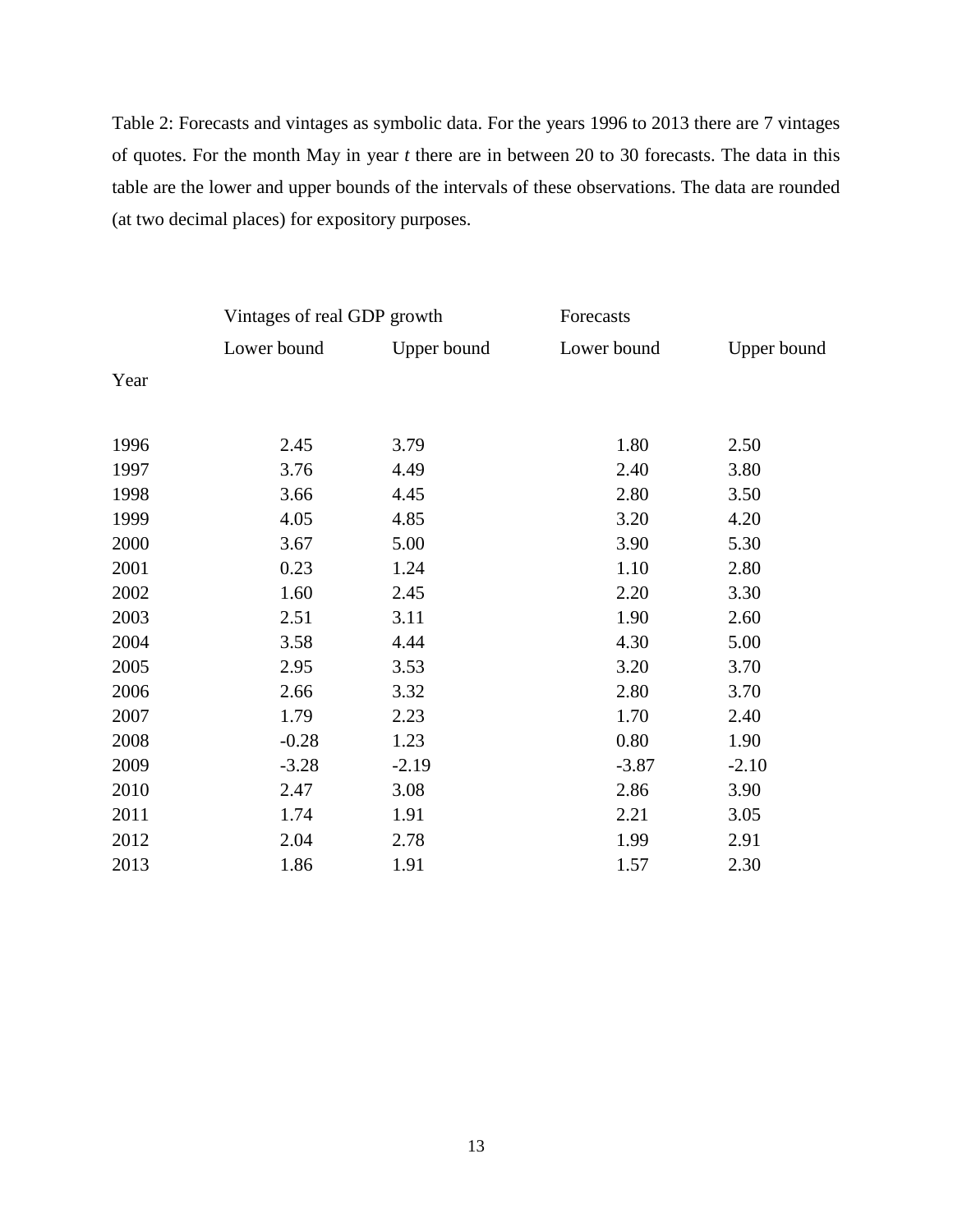| $\alpha$         | $\beta$          | $\sigma_z^2$ | $\sigma_w^2$ | $\hat{\alpha}$ (SE)         | $\hat{\beta}$ (SE)                 |
|------------------|------------------|--------------|--------------|-----------------------------|------------------------------------|
|                  |                  |              |              |                             |                                    |
| $\boldsymbol{0}$ | $-2$             | 0.5          | 0.5          | $-0.008(0.269)$             | $-1.843(0.168)$                    |
| $\boldsymbol{0}$ | $-2$             | 0.5          | 2.0          | $-0.006(0.317)$             | $-1.581(0.206)$                    |
| $\boldsymbol{0}$ | $-2$             | 2.0          | 0.5          | $-0.011(0.295)$             | $-1.912(0.207)$                    |
| $\boldsymbol{0}$ | $-2$             | 2.0          | 2.0          | $-0.008(0.350)$             | $-1.631(0.248)$                    |
| $\boldsymbol{0}$ | $\boldsymbol{0}$ | 0.5          | 0.5          | $-0.010(0.210)$             | $-0.014(0.133)$                    |
| $\boldsymbol{0}$ | $\overline{0}$   | 0.5          | 2.0          | $-0.009(0.216)$             | $0.029$ $(0.126)$                  |
| $\overline{0}$   | $\boldsymbol{0}$ | $2.0\,$      | 0.5          | $-0.012(0.256)$             | $-0.083(0.179)$                    |
| $\boldsymbol{0}$ | $\boldsymbol{0}$ | 2.0          | 2.0          | $-0.012(0.246)$             | $-0.022(0.171)$                    |
| $\boldsymbol{0}$ | $\mathbf{2}$     | 0.5          | 0.5          | $-0.011(0.191)$             | 1.814 (0.128)                      |
| $\overline{0}$   | $\sqrt{2}$       | 0.5          | $2.0\,$      | $-0.013(0.199)$             | 1.639<br>(0.137)                   |
| $\boldsymbol{0}$ | $\overline{2}$   | 2.0          | 0.5          | $-0.014(0.223)$             | 1.745<br>(0.159)                   |
| $\boldsymbol{0}$ | $\overline{2}$   | 2.0          | 2.0          | $-0.015(0.227)$             | 1.588<br>(0.164)                   |
|                  |                  |              |              |                             |                                    |
|                  |                  | 0.5          | 0.5          |                             |                                    |
| 5<br>5           | $-2$<br>$-2$     | 0.5          | 2.0          | 4.992<br>(0.269)<br>4.994   | $-1.843(0.178)$                    |
| 5                | $-2$             | $2.0\,$      | 0.5          | (0.318)<br>4.989<br>(0.299) | $-1.581(0.198)$<br>$-1.912(0.210)$ |
| 5                | $-2$             | 2.0          | 2.0          | (0.358)<br>4.991            | $-1.631(0.250)$                    |
|                  |                  |              |              |                             |                                    |
| 5                | $\boldsymbol{0}$ | 0.5          | 0.5          | (0.261)<br>4.990            | $-0.014(0.132)$                    |
| 5                | $\boldsymbol{0}$ | 0.5          | 2.0          | 4.991<br>(0.213)            | $0.029$ $(0.122)$                  |
| 5                | $\boldsymbol{0}$ | 2.0          | 0.5          | (0.250)<br>4.988            | $-0.083(0.171)$                    |
| 5                | $\boldsymbol{0}$ | 2.0          | 2.0          | 4.988<br>(0.253)            | $-0.022(0.167)$                    |
| 5                | $\sqrt{2}$       | 0.5          | 0.5          | 4.989<br>(0.199)            | 1.814<br>(0.127)                   |
| 5                | $\overline{2}$   | 0.5          | 2.0          | 4.987<br>(0.208)            | 1.639<br>(0.135)                   |
| 5                | $\overline{2}$   | $2.0\,$      | 0.5          | 4.986<br>(0.226)            | 1.745<br>(0.166)                   |
| 5                | $\overline{2}$   | 2.0          | 2.0          | (0.221)<br>4.985            | 1.588<br>(0.156)                   |

Table 3: Simulation experiments for the case where  $N = 20$  and  $\sigma_{\varepsilon}^2 = 0.5$ . The cells are average estimates of the parameters and associated standard errors (SE) across 1000 replications.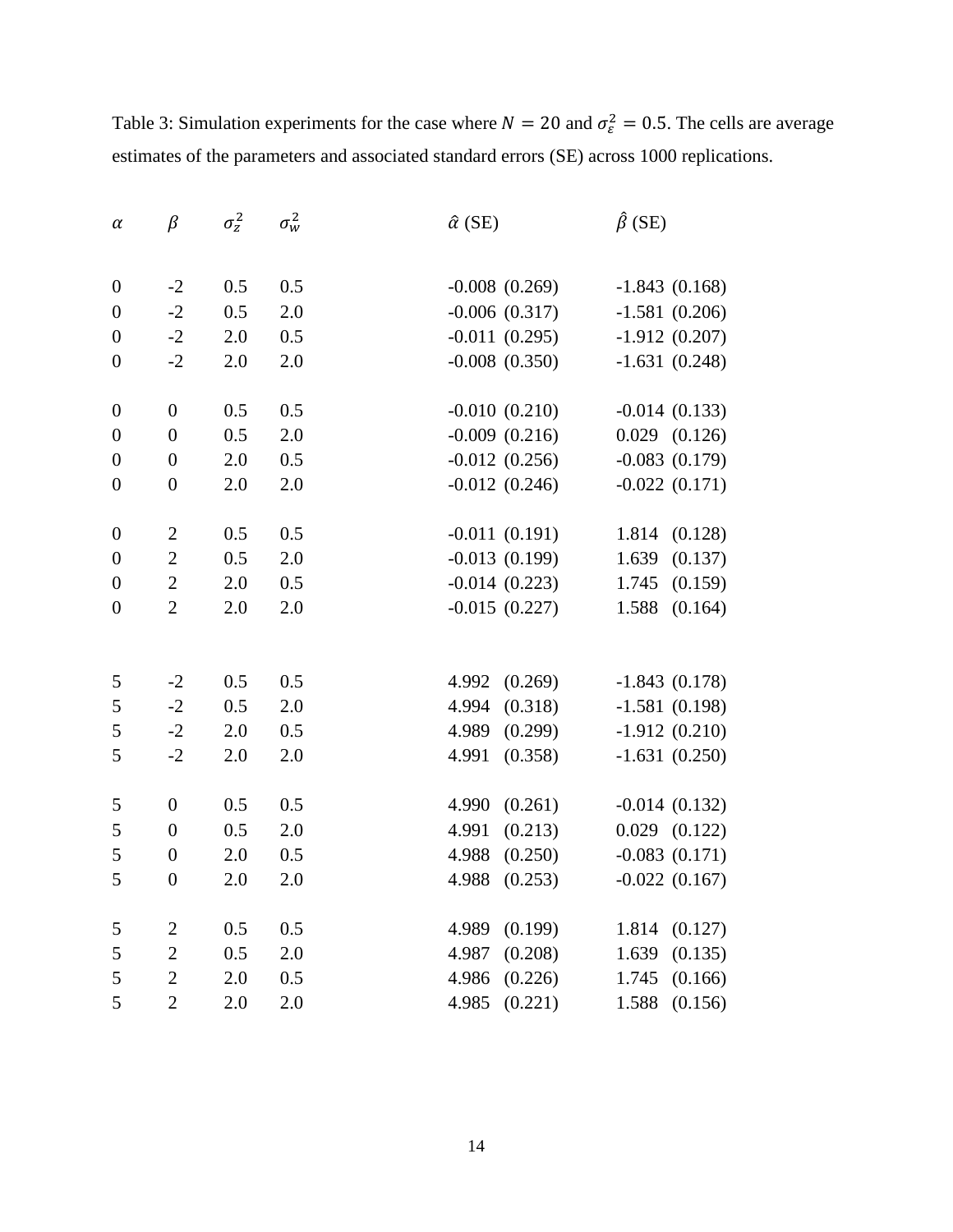| $\alpha$         | $\beta$          | $\sigma_z^2$ | $\sigma_w^2$ | $\hat{\alpha}$ (SE) | $\hat{\beta}$ (SE) |
|------------------|------------------|--------------|--------------|---------------------|--------------------|
|                  |                  |              |              |                     |                    |
| $\boldsymbol{0}$ | $-2$             | 0.5          | 0.5          | $-0.015(0.464)$     | $-1.788(0.260)$    |
| $\overline{0}$   | $-2$             | 0.5          | 2.0          | $-0.013(0.494)$     | $-1.502(0.288)$    |
| $\boldsymbol{0}$ | $-2$             | 2.0          | 0.5          | $-0.017(0.463)$     | $-1.857(0.291)$    |
| $\boldsymbol{0}$ | $-2$             | 2.0          | 2.0          | $-0.015(0.516)$     | $-1.552(0.326)$    |
| $\boldsymbol{0}$ | $\boldsymbol{0}$ | 0.5          | 0.5          | $-0.016(0.407)$     | 0.040<br>(0.244)   |
| $\boldsymbol{0}$ | $\boldsymbol{0}$ | 0.5          | 2.0          | $-0.016(0.407)$     | 0.108<br>(0.208)   |
| $\boldsymbol{0}$ | $\boldsymbol{0}$ | 2.0          | 0.5          | $-0.019(0.426)$     | $-0.029(0.273)$    |
| $\boldsymbol{0}$ | $\boldsymbol{0}$ | 2.0          | 2.0          | $-0.019(0.427)$     | 0.058<br>(0.254)   |
| $\overline{0}$   | $\sqrt{2}$       | 0.5          | 0.5          | $-0.018(0.382)$     | 1.868<br>(0.224)   |
| $\boldsymbol{0}$ | $\sqrt{2}$       | 0.5          | 2.0          | $-0.020(0.375)$     | 1.718<br>(0.208)   |
| $\boldsymbol{0}$ | $\sqrt{2}$       | $2.0\,$      | 0.5          | $-0.021(0.406)$     | 1.800<br>(0.257)   |
| $\boldsymbol{0}$ | $\overline{2}$   | 2.0          | 2.0          | $-0.022(0.395)$     | 1.667<br>(0.232)   |
|                  |                  |              |              |                     |                    |
| $\sqrt{5}$       | $-2$             | 0.5          | 0.5          | 4.985<br>(0.462)    | $-1.788(0.265)$    |
| $\mathfrak{S}$   | $-2$             | 0.5          | 2.0          | 4.988<br>(0.490)    | $-1.502(0.287)$    |
| 5                | $-2$             | $2.0\,$      | 0.5          | 4.983<br>(0.468)    | $-1.857(0.287)$    |
| 5                | $-2$             | 2.0          | 2.0          | (0.500)<br>4.985    | $-1.552(0.319)$    |
| $\mathfrak s$    | $\boldsymbol{0}$ | 0.5          | 0.5          | (0.411)<br>4.984    | 0.040<br>(0.234)   |
| 5                | $\boldsymbol{0}$ | 0.5          | 2.0          | (0.408)<br>4.984    | 0.108<br>(0.226)   |
| 5                | $\boldsymbol{0}$ | 2.0          | 0.5          | (0.448)<br>4.981    | $-0.029(0.272)$    |
| 5                | $\boldsymbol{0}$ | 2.0          | 2.0          | 4.982<br>(0.420)    | 0.058<br>(0.243)   |
| $\mathfrak{S}$   | $\sqrt{2}$       | 0.5          | 0.5          | 4.982<br>(0.393)    | 1.868<br>(0.225)   |
| 5                | $\sqrt{2}$       | 0.5          | 2.0          | 4.980<br>(0.378)    | 1.718<br>(0.210)   |
| 5                | $\overline{2}$   | 2.0          | 0.5          | 4.979<br>(0.385)    | 1.800<br>(0.250)   |
| 5                | $\overline{2}$   | 2.0          | 2.0          | 4.978<br>(0.387)    | (0.229)<br>1.667   |

Table 4: Simulation experiments for the case where  $N = 20$  and  $\sigma_{\varepsilon}^2 = 2.0$ . The cells are average estimates of the parameters and associated standard errors (SE) across 1000 replications.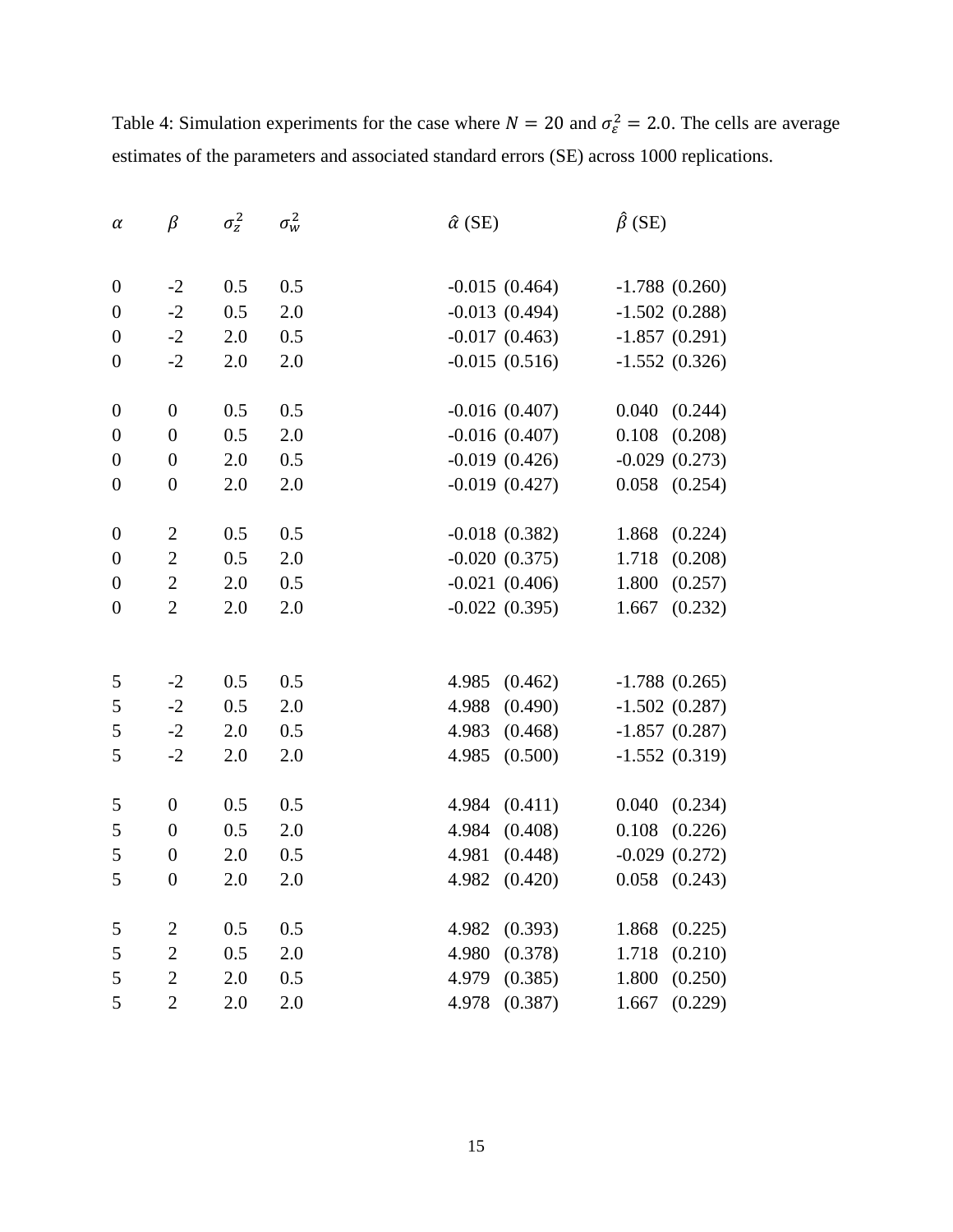| $\alpha$         | $\beta$          | $\sigma_z^2$ | $\sigma_w^2$ | $\hat{\alpha}$ (SE) | $\hat{\beta}$ (SE) |
|------------------|------------------|--------------|--------------|---------------------|--------------------|
|                  |                  |              |              |                     |                    |
| $\boldsymbol{0}$ | $-2$             | 0.5          | 0.5          | 0.000 (0.093)       | $-1.878(0.080)$    |
| $\overline{0}$   | $-2$             | 0.5          | 2.0          | $-0.000(0.120)$     | $-1.589(0.095)$    |
| $\boldsymbol{0}$ | $-2$             | 2.0          | 0.5          | $-0.000(0.114)$     | $-1.866(0.110)$    |
| $\boldsymbol{0}$ | $-2$             | 2.0          | 2.0          | $-0.001(0.132)$     | $-1.580(0.115)$    |
| $\boldsymbol{0}$ | $\boldsymbol{0}$ | 0.5          | 0.5          | 0.001<br>(0.088)    | $-0.036(0.075)$    |
| $\boldsymbol{0}$ | $\boldsymbol{0}$ | 0.5          | 2.0          | 0.001<br>(0.086)    | $-0.048$ $(0.068)$ |
| $\boldsymbol{0}$ | $\boldsymbol{0}$ | 2.0          | 0.5          | 0.001<br>(0.109)    | $-0.024(0.106)$    |
| $\boldsymbol{0}$ | $\boldsymbol{0}$ | 2.0          | 2.0          | 0.001<br>(0.105)    | $-0.040(0.097)$    |
| $\boldsymbol{0}$ | $\mathbf{2}$     | 0.5          | 0.5          | 0.002<br>(0.110)    | 1.806<br>(0.094)   |
| $\boldsymbol{0}$ | $\sqrt{2}$       | 0.5          | 2.0          | 0.003<br>(0.138)    | 1.493<br>(0.117)   |
| $\boldsymbol{0}$ | $\overline{2}$   | 2.0          | 0.5          | 0.002<br>(0.128)    | 1.818<br>(0.118)   |
| $\boldsymbol{0}$ | $\overline{2}$   | 2.0          | 2.0          | 0.002<br>(0.149)    | 1.501<br>(0.140)   |
|                  |                  |              |              |                     |                    |
| $\mathfrak s$    | $-2$             | 0.5          | 0.5          | 5.000<br>(0.095)    | $-1.878(0.082)$    |
| 5                | $-2$             | 0.5          | 2.0          | 5.000<br>(0.120)    | $-1.589(0.097)$    |
| 5                | $-2$             | 2.0          | 0.5          | 5.000<br>(0.114)    | $-1.866(0.111)$    |
| 5                | $-2$             | 2.0          | 2.0          | 5.000<br>(0.139)    | $-1.580(0.112)$    |
| $\mathfrak s$    | $\boldsymbol{0}$ | 0.5          | 0.5          | 5.001<br>(0.086)    | $-0.036(0.077)$    |
| 5                | $\boldsymbol{0}$ | 0.5          | 2.0          | 5.001<br>(0.088)    | $-0.048(0.070)$    |
| 5                | $\boldsymbol{0}$ | 2.0          | 0.5          | 5.001<br>(0.107)    | $-0.024(0.105)$    |
| 5                | $\boldsymbol{0}$ | 2.0          | 2.0          | 5.001<br>(0.107)    | $-0.040(0.094)$    |
| 5                | $\boldsymbol{2}$ | 0.5          | 0.5          | 5.002<br>(0.108)    | 1.806<br>(0.093)   |
| 5                | $\overline{2}$   | 0.5          | 2.0          | 5.003<br>(0.138)    | 1.493<br>(0.120)   |
| 5                | $\overline{2}$   | $2.0\,$      | 0.5          | 5.002<br>(0.127)    | 1.818<br>(0.116)   |
| 5                | $\overline{2}$   | 2.0          | 2.0          | (0.149)<br>5.002    | 1.501<br>(0.143)   |

Table 5: Simulation experiments for the case where  $N = 100$  and  $\sigma_{\epsilon}^2 = 0.5$ . The cells are average estimates of the parameters and associated standard errors (SE) across 1000 replications.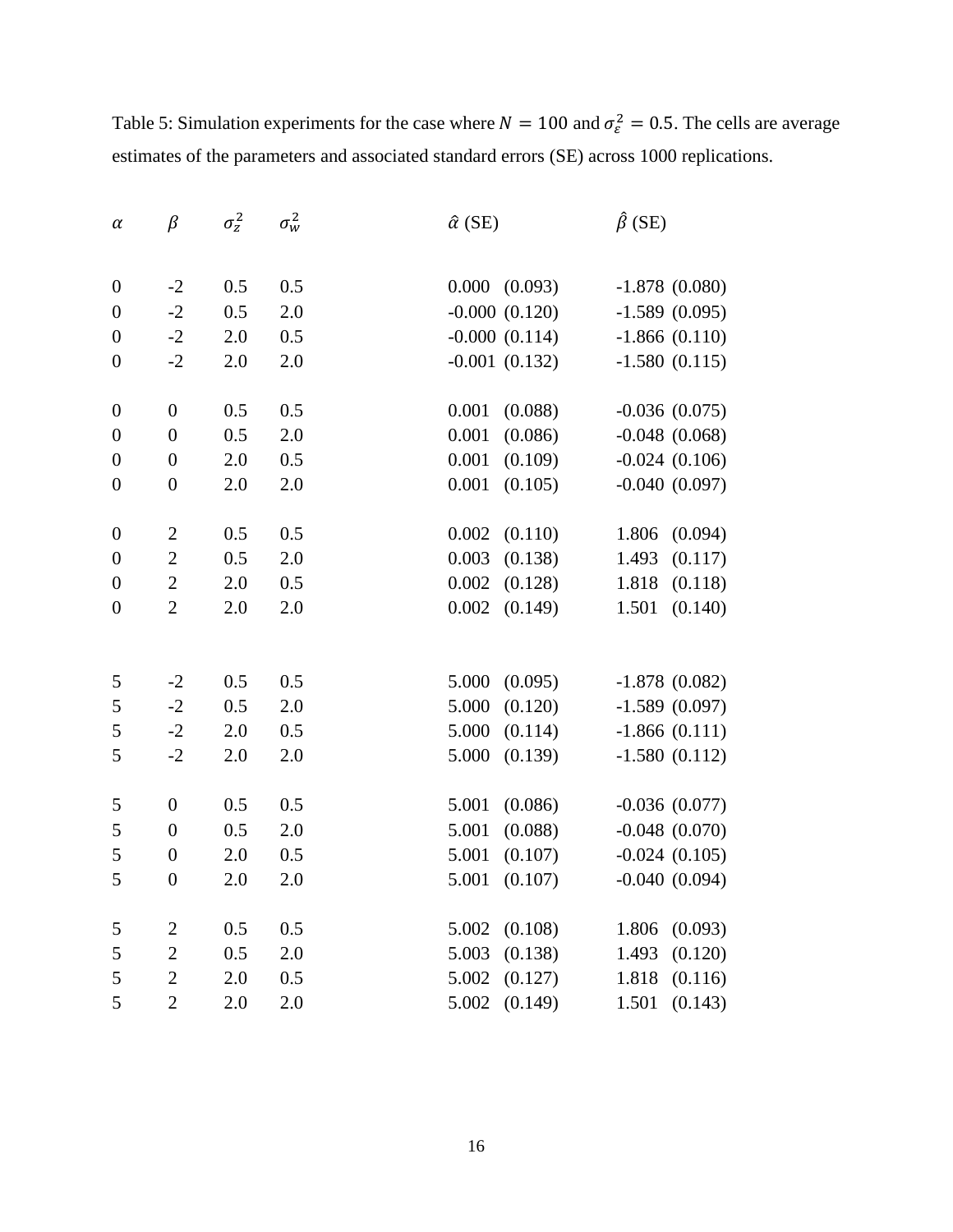| $\alpha$         | $\beta$          | $\sigma_z^2$ | $\sigma_w^2$ | $\hat{\alpha}$ (SE) | $\hat{\beta}$ (SE) |
|------------------|------------------|--------------|--------------|---------------------|--------------------|
|                  |                  |              |              |                     |                    |
| $\boldsymbol{0}$ | $-2$             | 0.5          | 0.5          | 0.002<br>(0.161)    | $-1.926(0.129)$    |
| $\boldsymbol{0}$ | $-2$             | 0.5          | 2.0          | 0.001<br>(0.176)    | $-1.645(0.131)$    |
| $\overline{0}$   | $-2$             | $2.0\,$      | 0.5          | 0.001<br>(0.174)    | $-1.914(0.146)$    |
| $\boldsymbol{0}$ | $-2$             | 2.0          | 2.0          | 0.001<br>(0.183)    | $-1.637(0.139)$    |
|                  |                  |              |              |                     |                    |
| $\boldsymbol{0}$ | $\boldsymbol{0}$ | 0.5          | 0.5          | 0.003<br>(0.158)    | $-0.084(0.131)$    |
| $\boldsymbol{0}$ | $\boldsymbol{0}$ | 0.5          | 2.0          | 0.003<br>(0.156)    | $-0.104(0.119)$    |
| $\boldsymbol{0}$ | $\boldsymbol{0}$ | 2.0          | 0.5          | 0.002<br>(0.177)    | $-0.072(0.146)$    |
| $\boldsymbol{0}$ | $\boldsymbol{0}$ | 2.0          | 2.0          | 0.002<br>(0.174)    | $-0.096$ $(0.137)$ |
| $\boldsymbol{0}$ | $\sqrt{2}$       | 0.5          | 0.5          | 0.004<br>(0.180)    | 1.758<br>(0.146)   |
| $\boldsymbol{0}$ | $\overline{2}$   | 0.5          | 2.0          | 0.004<br>(0.200)    | 1.436<br>(0.158)   |
| $\boldsymbol{0}$ | $\overline{2}$   | $2.0\,$      | 0.5          | 0.003<br>(0.190)    | 1.770<br>(0.164)   |
| $\boldsymbol{0}$ | $\overline{2}$   | 2.0          | 2.0          | 0.004<br>(0.210)    | 1.444<br>(0.174)   |
|                  |                  |              |              |                     |                    |
| 5                | $-2$             | 0.5          | 0.5          | 5.002<br>(0.158)    | $-1.926(0.126)$    |
| $\mathfrak s$    | $-2$             | 0.5          | 2.0          | 5.001<br>(0.175)    | $-1.914(0.128)$    |
| 5                | $-2$             | 2.0          | 0.5          | 5.001<br>(0.175)    | $-1.914(0.148)$    |
| 5                | $-2$             | 2.0          | 2.0          | 5.001<br>(0.190)    | $-1.637(0.141)$    |
|                  |                  |              |              |                     |                    |
| 5                | $\boldsymbol{0}$ | 0.5          | 0.5          | 5.003<br>(0.161)    | $-0.084(0.129)$    |
| 5                | $\boldsymbol{0}$ | 0.5          | 2.0          | 5.003<br>(0.162)    | $-0.104(0.122)$    |
| 5                | $\boldsymbol{0}$ | 2.0          | 0.5          | 5.002<br>(0.175)    | $-0.072(0.153)$    |
| 5                | $\boldsymbol{0}$ | 2.0          | 2.0          | 5.002<br>(0.175)    | $-0.096(0.141)$    |
| 5                | $\mathbf{2}$     | 0.5          | 0.5          | 5.004<br>(0.176)    | 1.758<br>(0.148)   |
| 5                | $\overline{2}$   | 0.5          | 2.0          | 5.004<br>(0.197)    | 1.436<br>(0.161)   |
| 5                | $\overline{2}$   | $2.0\,$      | 0.5          | 5.003<br>(0.191)    | 1.770<br>(0.165)   |
| 5                | $\overline{2}$   | 2.0          | 2.0          | (0.211)<br>5.004    | 1.444<br>(0.185)   |

Table 6: Simulation experiments for the case where  $N = 100$  and  $\sigma_{\epsilon}^2 = 2.0$ . The cells are average estimates of the parameters and associated standard errors (SE) across 1000 replications.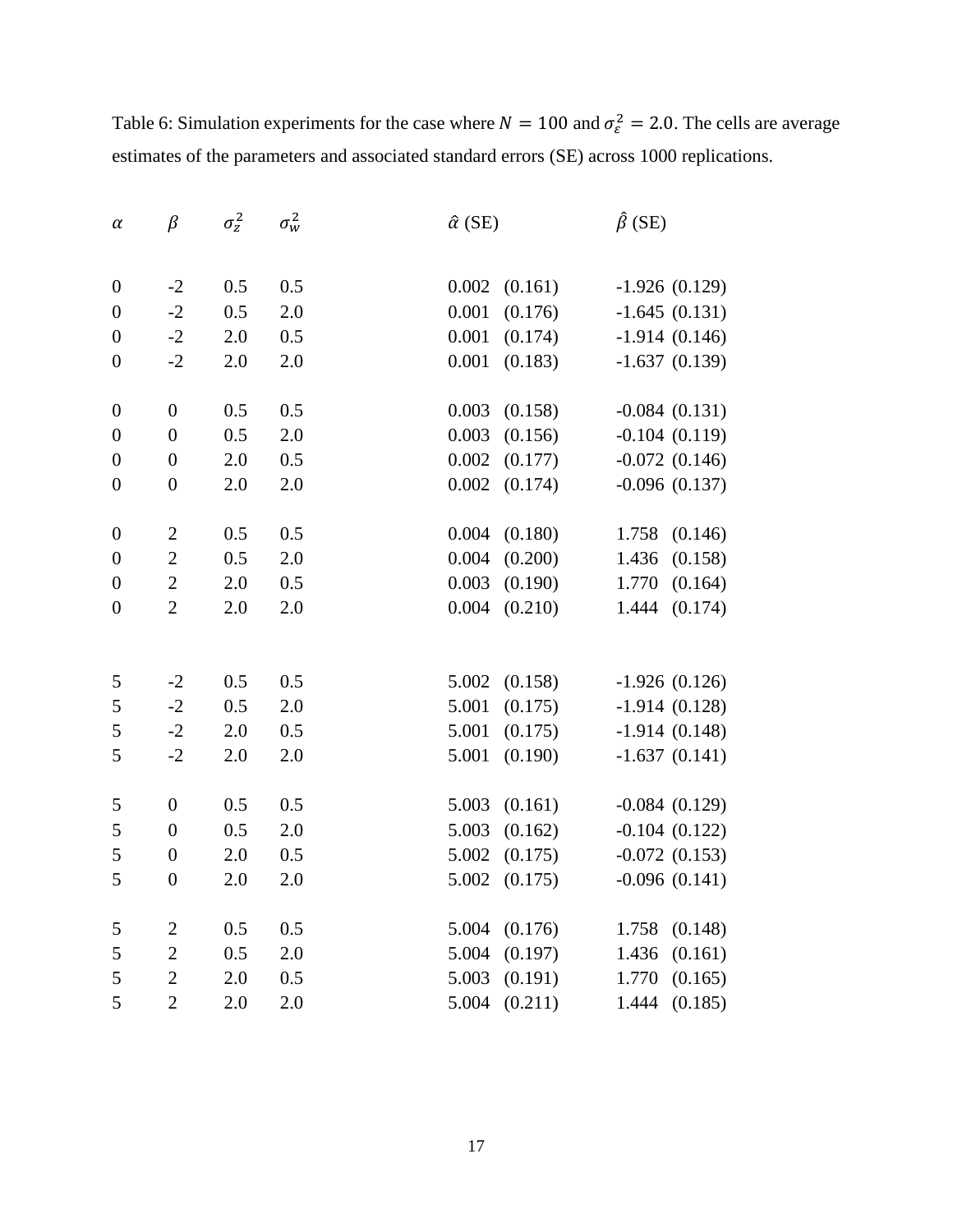Table 7: Symbolic regression results. Bootstrapped standard errors are in parentheses.

| Forecast origin         | $\beta_0$         | $\beta_1$          | p value Wald test |
|-------------------------|-------------------|--------------------|-------------------|
|                         |                   |                    |                   |
| January, year t-1       | 2.879<br>(2.448)  | $-0.141(0.762)$    | 0.032             |
| February, year t-1      | 3.041<br>(2.014)  | $-0.206$ $(0.648)$ | 0.028             |
| March, year t-1         | 2.689<br>(2.122)  | $-0.080(0.658)$    | 0.021             |
| April, year <i>t</i> -1 | 2.683<br>(2.090)  | $-0.076(0.659)$    | 0.033             |
| May, year $t-1$         | 2.147<br>(2.231)  | $0.118$ $(0.734)$  | 0.055             |
| June, year $t-1$        | 1.773<br>(2.485)  | 0.250<br>(0.786)   | 0.108             |
| July, year $t-1$        | 0.649<br>(2.927)  | 0.655<br>(0.956)   | 0.394             |
| August, year t-1        | $-0.104(2.640)$   | 0.941<br>(0.893)   | 0.703             |
| September, year t-1     | $0.554$ $(2.682)$ | 0.703<br>(0.959)   | 0.749             |
| October, year t-1       | $-0.459(1.417)$   | 1.148<br>(0.502)   | 0.944             |
| November, year t-1      | $-0.412(1.395)$   | 1.156<br>(0.501)   | 0.951             |
| December, year t-1      | $-0.324(0.889)$   | 1.131<br>(0.318)   | 0.915             |
|                         |                   |                    |                   |
| January, year t         | $-0.000(0.812)$   | 0.999<br>(0.269)   | 1.000             |
| February, year t        | $-0.167(0.559)$   | 1.043<br>(0.188)   | 0.951             |
| March, year t           | $0.052$ $(0.429)$ | (0.146)<br>0.987   | 0.992             |
| April, year t           | $-0.087(0.420)$   | 1.016<br>(0.141)   | 0.966             |
| May, year $t$           | $-0.009(0.403)$   | 0.976<br>(0.130)   | 0.880             |
| June, year $t$          | $-0.075(0.386)$   | (0.127)<br>0.990   | 0.789             |
| July, year $t$          | $-0.142(0.331)$   | 1.025<br>(0.106)   | 0.856             |
| August, year t          | $-0.068(0.332)$   | 1.011<br>(0.118)   | 0.956             |
| September, year t       | $-0.077(0.317)$   | 1.000<br>(0.107)   | 0.855             |
| October, year t         | $-0.057(0.291)$   | 1.011<br>(0.109)   | 0.965             |
| November, year t        | $-0.095(0.276)$   | 1.024<br>(0.105)   | 0.923             |
| December, year t        | $-0.087(0.219)$   | 1.006<br>(0.081)   | 0.760             |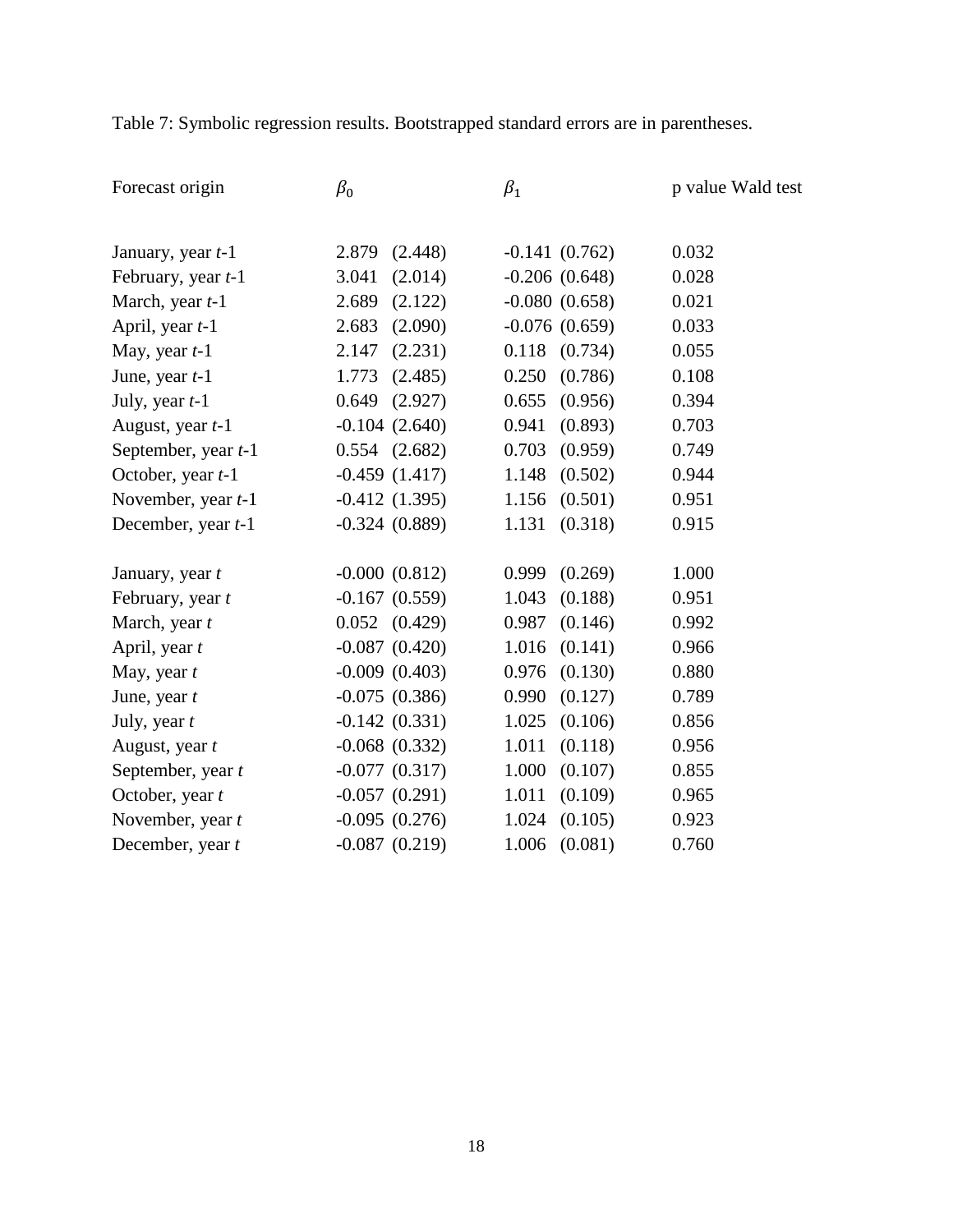Table 8: MZ results, based on the consensus forecasts, first release data. Standard errors are in parentheses.

| Forecast origin         | $\beta_0$         | $\beta_1$        | p value Wald test |
|-------------------------|-------------------|------------------|-------------------|
|                         |                   |                  |                   |
| January, year t-1       | (0.258)<br>2.969  | $-0.028(0.085)$  | 0.000             |
| February, year t-1      | 2.898<br>(0.276)  | $-0.024(0.092)$  | 0.000             |
| March, year t-1         | 2.809<br>(0.293)  | 0.002<br>(0.097) | 0.000             |
| April, year <i>t</i> -1 | 2.708<br>(0.288)  | 0.028<br>(0.096) | 0.000             |
| May, year $t-1$         | 2.625<br>(0.283)  | 0.058<br>(0.094) | 0.000             |
| June, year $t-1$        | 2.533<br>(0.276)  | 0.090<br>(0.092) | 0.000             |
| July, year $t-1$        | 2.389<br>(0.266)  | 0.141<br>(0.088) | 0.000             |
| August, year t-1        | 2.271<br>(0.244)  | 0.163<br>(0.081) | 0.000             |
| September, year t-1     | 2.178<br>(0.258)  | 0.187<br>(0.086) | 0.000             |
| October, year t-1       | 1.558<br>(0.331)  | 0.363<br>(0.110) | 0.000             |
| November, year t-1      | 1.229<br>(0.361)  | 0.466<br>(0.120) | 0.000             |
| December, year t-1      | (0.350)<br>0.900  | 0.592<br>(0.116) | 0.014             |
| January, year t         | 0.729<br>(0.361)  | 0.675<br>(0.120) | 0.021             |
| February, year t        | 0.441<br>(0.295)  | 0.787<br>(0.098) | 0.071             |
| March, year t           | 0.101<br>(0.284)  | 0.916<br>(0.094) | 0.485             |
| April, year t           | 0.101<br>(0.247)  | 0.937<br>(0.082) | 0.661             |
| May, year $t$           | 0.009<br>(0.212)  | 0.997<br>(0.070) | 0.999             |
| June, year $t$          | 0.009<br>(0.182)  | 1.002<br>(0.061) | 0.986             |
| July, year $t$          | $0.034$ $(0.162)$ | 0.988<br>(0.054) | 0.974             |
| August, year t          | $-0.114(0.141)$   | 1.013<br>(0.047) | 0.519             |
| September, year t       | $-0.082(0.124)$   | 1.008<br>(0.041) | 0.621             |
| October, year t         | $-0.175(0.085)$   | 1.035<br>(0.028) | 0.073             |
| November, year t        | $-0.141(0.067)$   | 1.033<br>(0.022) | 0.089             |
| December, year t        | $-0.160(0.055)$   | 1.051<br>(0.018) | 0.012             |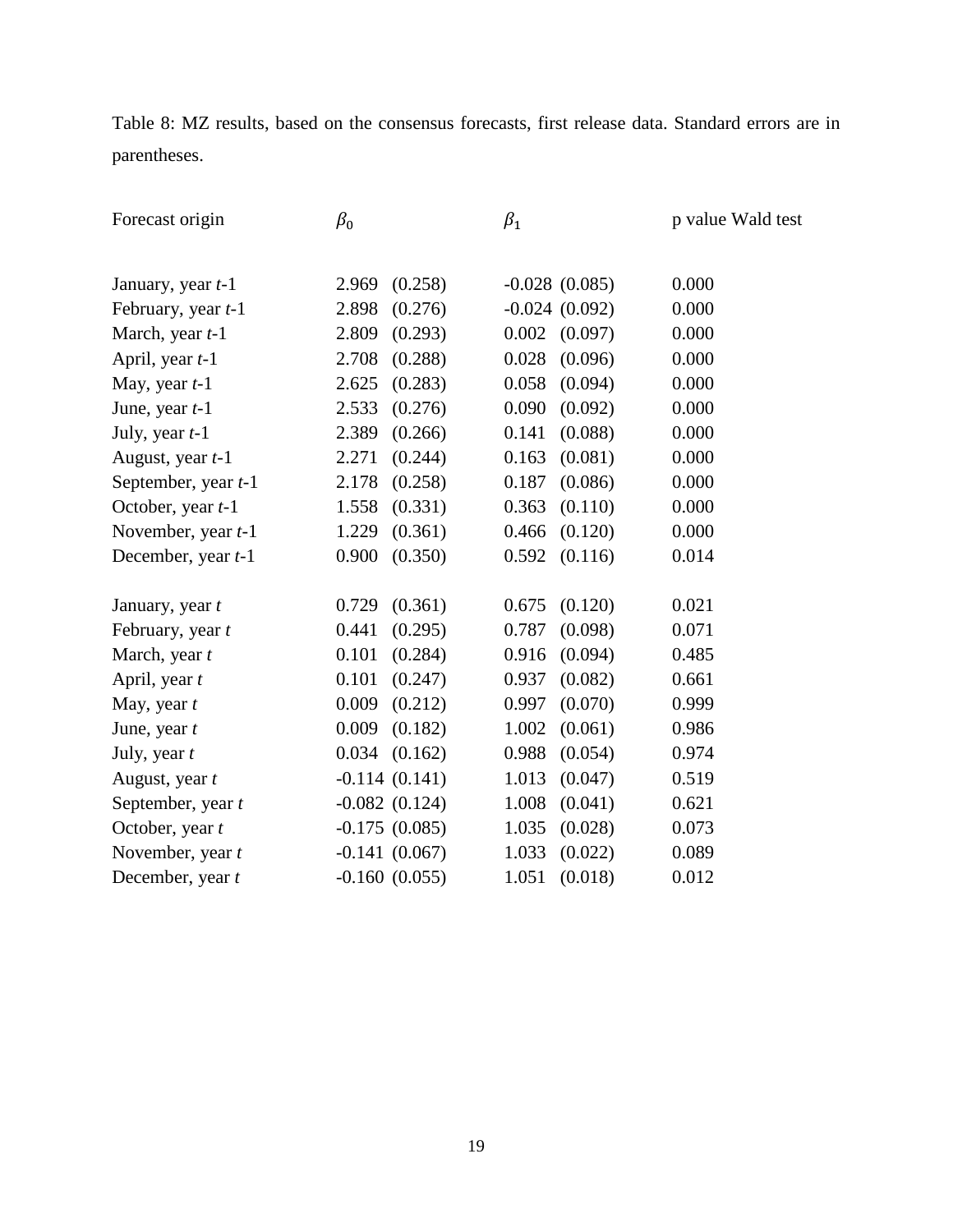Table 9: MZ results, based on the consensus forecasts, most recent released data (computed: September 2018). Standard errors are in parentheses.

| Forecast origin           | $\beta_0$        | $\beta_1$        | p value Wald test |
|---------------------------|------------------|------------------|-------------------|
|                           |                  |                  |                   |
| January, year <i>t</i> -1 | (0.219)<br>3.046 | $-0.059(0.071)$  | 0.000             |
| February, year t-1        | 2.983<br>(0.236) | $-0.060(0.076)$  | 0.000             |
| March, year t-1           | 2.910<br>(0.253) | $-0.039(0.082)$  | 0.000             |
| April, year t-1           | 2.811<br>(0.251) | $-0.012(0.081)$  | 0.000             |
| May, year $t-1$           | (0.248)<br>2.737 | 0.015<br>(0.080) | 0.000             |
| June, year $t-1$          | 2.674<br>(0.245) | 0.036<br>(0.079) | 0.000             |
| July, year $t-1$          | 2.566<br>(0.241) | 0.075<br>(0.078) | 0.000             |
| August, year t-1          | 2.470<br>(0.227) | 0.089<br>(0.074) | 0.000             |
| September, year t-1       | (0.241)<br>2.390 | 0.109<br>(0.078) | 0.000             |
| October, year t-1         | 1.858<br>(0.316) | 0.256<br>(0.102) | 0.000             |
| November, year t-1        | 1.587<br>(0.349) | 0.341<br>(0.113) | 0.000             |
| December, year t-1        | 1.331<br>(0.355) | 0.442<br>(0.115) | 0.000             |
|                           |                  |                  |                   |
| January, year t           | 1.208<br>(0.373) | 0.509<br>(0.121) | 0.000             |
| February, year t          | 1.007<br>(0.351) | 0.590<br>(0.114) | 0.002             |
| March, year t             | 0.760<br>(0.372) | 0.687<br>(0.121) | 0.035             |
| April, year $t$           | 0.766<br>(0.353) | 0.707<br>(0.114) | 0.037             |
| May, year $t$             | 0.684<br>(0.333) | 0.765<br>(0.108) | 0.083             |
| June, year $t$            | 0.691<br>(0.323) | 0.768<br>(0.105) | 0.072             |
| July, year $t$            | 0.700<br>(0.307) | 0.759<br>(0.098) | 0.046             |
| August, year t            | 0.576<br>(0.310) | 0.776<br>(0.101) | 0.083             |
| September, year t         | 0.602<br>(0.302) | 0.773<br>(0.098) | 0.066             |
| October, year t           | 0.516<br>(0.291) | 0.799<br>(0.094) | 0.102             |
| November, year t          | 0.535<br>(0.278) | 0.802<br>(0.090) | 0.087             |
| December, year t          | 0.516<br>(0.272) | 0.820<br>(0.088) | 0.115             |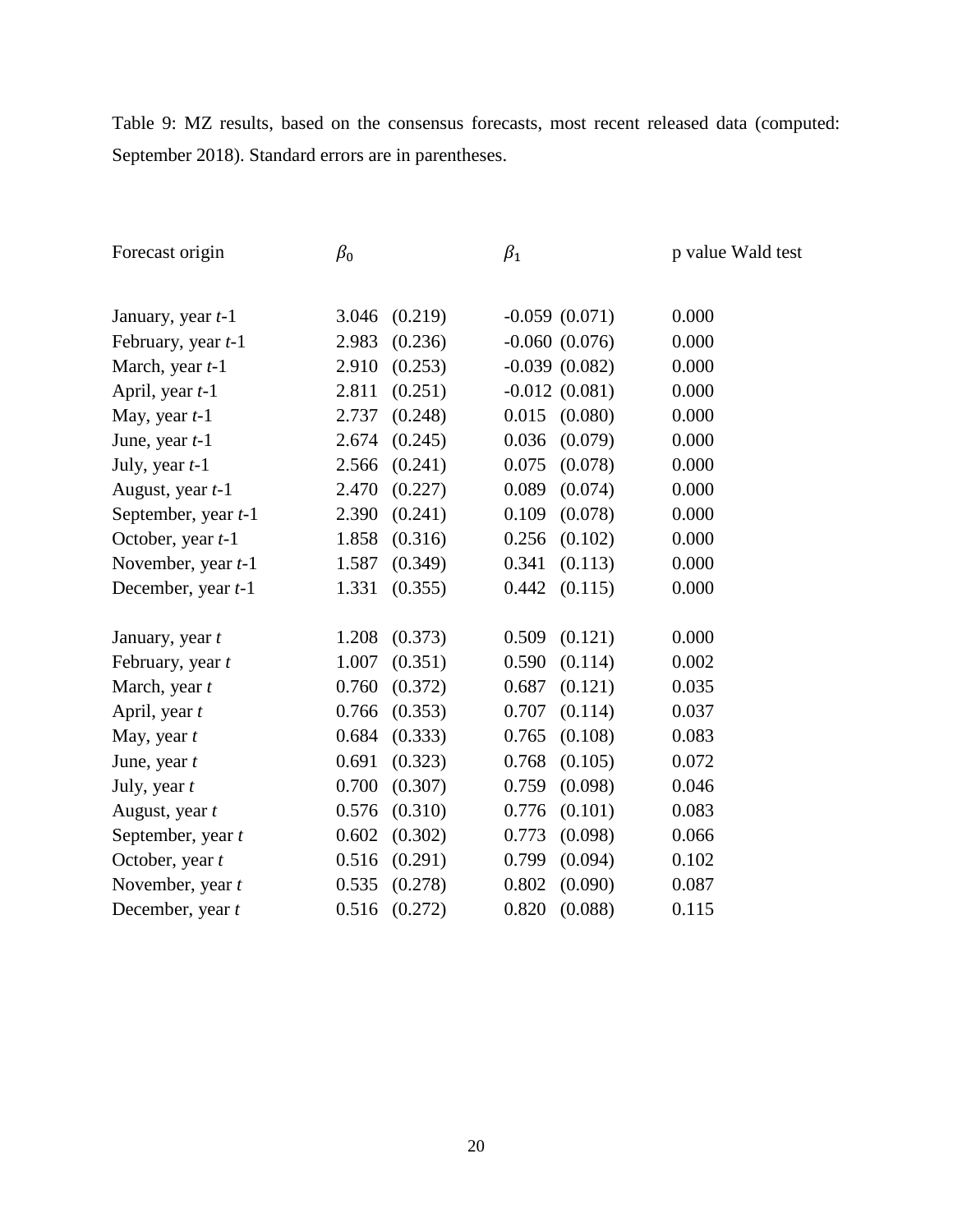# **References**

Bertrand, P. and F. Goupil (1999), Descriptive statistics for symbolic data, in *Symbolic Data Analysis* (H.H. Bock and E. Diday, editors), Berlin: Springer Verlag, 103-124.

Billard, L. and E. Diday (2000), Regression analysis for interval-valued data, in *Data Analysis, Classification, and Related Methods* (H.A.L. Kiers, J.-P. Rasson, P.J.F. Groenen and M. Schader, editors), Berlin: Springer Verlag, 369-374.

Billard, L. and E. Diday (2003), From the statistics of data to the statistics of knowledge, *Journal of the American Statistical Association*, 98, 470-487.

Billard, L. and E. Diday (2007), *Symbolic Data Analysis: Conceptual Statistics and Data Mining*, Chichester: Wiley

Capistran, C., and A. Timmermann (2009), Disagreement and biases in inflation expectations, *Journal of Money, Credit and Banking* 41 (2-3), 365-396.

Clements, M.P. (2010), Explanations of the inconsistencies in survey respondents forecasts, *European Economic Review*, 54 (4), 536-549.

Clements, M.P. (2017), Do forecasters target first or later releases of national accounts data? [ICMA Centre Discussion Papers in Finance](https://ideas.repec.org/s/rdg/icmadp.html) icma-dp2017-03, Henley Business School, Reading University.

Dovern, F., U. Fritsche and J. Slacalek (2012), Disagreement among forecasters in G7 countries, *The Review of Economics and Statistics* 94 (4), 1081-1096.

Efron, B. and R.J. Tibshirani (1993). *An Introduction to the Bootstrap*. London: CRC Press.